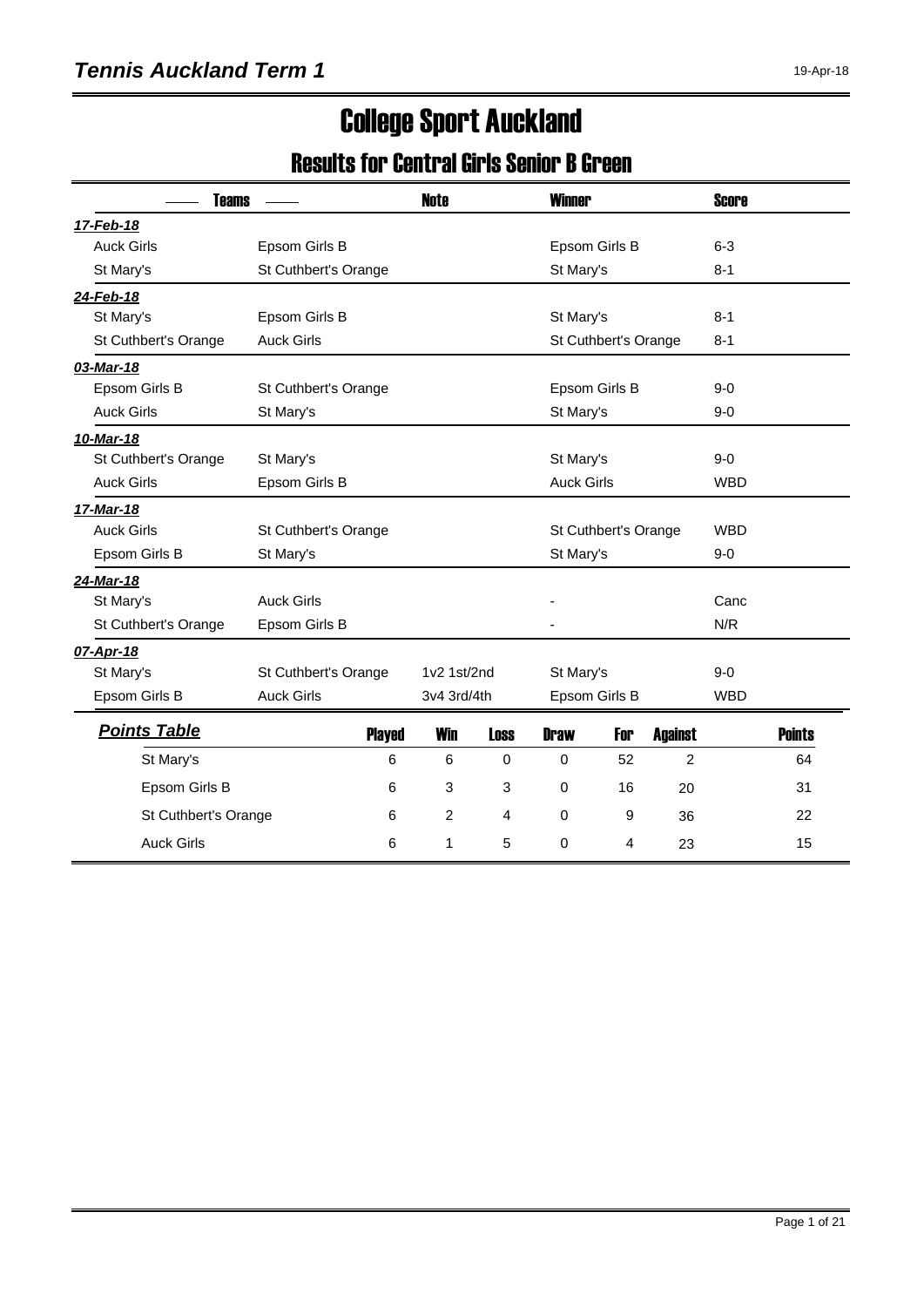| <b>Teams</b>        |                    |     | <b>Note</b>     |                | <b>Winner</b> |                    |                | <b>Score</b> |               |
|---------------------|--------------------|-----|-----------------|----------------|---------------|--------------------|----------------|--------------|---------------|
| 17-Feb-18           |                    |     |                 |                |               |                    |                |              |               |
| One Tree Hill Blue  | Rutherford         |     |                 |                |               | One Tree Hill Blue |                | $9 - 0$      |               |
| Avondale            | Marist             |     |                 |                | Marist        |                    |                | $8 - 1$      |               |
| 24-Feb-18           |                    |     |                 |                |               |                    |                |              |               |
| Avondale            | Rutherford         |     |                 |                | Avondale      |                    |                | $8 - 1$      |               |
| Marist              | One Tree Hill Blue |     |                 |                | Marist        |                    |                | $7 - 2$      |               |
| 03-Mar-18           |                    |     |                 |                |               |                    |                |              |               |
| Rutherford          | Marist             |     |                 |                | <b>Marist</b> |                    |                | $7 - 0$      |               |
| One Tree Hill Blue  | Avondale           |     |                 |                |               | One Tree Hill Blue |                | $6 - 3$      |               |
| 10-Mar-18           |                    |     |                 |                |               |                    |                |              |               |
| Marist              | Avondale           |     |                 |                | Marist        |                    |                | $8 - 1$      |               |
| Rutherford          | One Tree Hill Blue |     |                 |                |               | One Tree Hill Blue |                | $9 - 0$      |               |
| 17-Mar-18           |                    |     |                 |                |               |                    |                |              |               |
| One Tree Hill Blue  | Marist             |     |                 |                | Marist        |                    |                | $6 - 3$      |               |
| Rutherford          | Avondale           |     |                 |                | Avondale      |                    |                | $7 - 1$      |               |
| 24-Mar-18           |                    |     |                 |                |               |                    |                |              |               |
| Avondale            | One Tree Hill Blue |     |                 |                |               | One Tree Hill Blue |                | $6 - 3$      |               |
| Marist              | Rutherford         |     |                 |                | Marist        |                    |                | $7-0$        |               |
| 07-Apr-18           |                    |     |                 |                |               |                    |                |              |               |
| Marist              | One Tree Hill Blue |     | 1 <sub>v2</sub> |                | Marist        |                    |                | $5 - 4$      |               |
| Avondale            | Rutherford         | 3v4 |                 |                | Avondale      |                    |                | $6 - 2$      |               |
| <b>Points Table</b> | <b>Played</b>      |     | <b>Win</b>      | <b>Loss</b>    | <b>Draw</b>   | For                | <b>Against</b> |              | <b>Points</b> |
| Marist              | $\overline{7}$     |     | $\overline{7}$  | $\mathbf 0$    | $\mathbf 0$   | 48                 | 11             |              | 62            |
| One Tree Hill Blue  | $\overline{7}$     |     | $\overline{4}$  | 3              | 0             | 39                 | 24             |              | 47            |
| Avondale            | $\overline{7}$     |     | 3               | $\overline{4}$ | $\mathbf 0$   | 29                 | 32             |              | 35            |
| Rutherford          | $\overline{7}$     |     | $\mathbf 0$     | 7              | 0             | 4                  | 53             |              | 4             |

#### Results for Central Girls Senior B Blue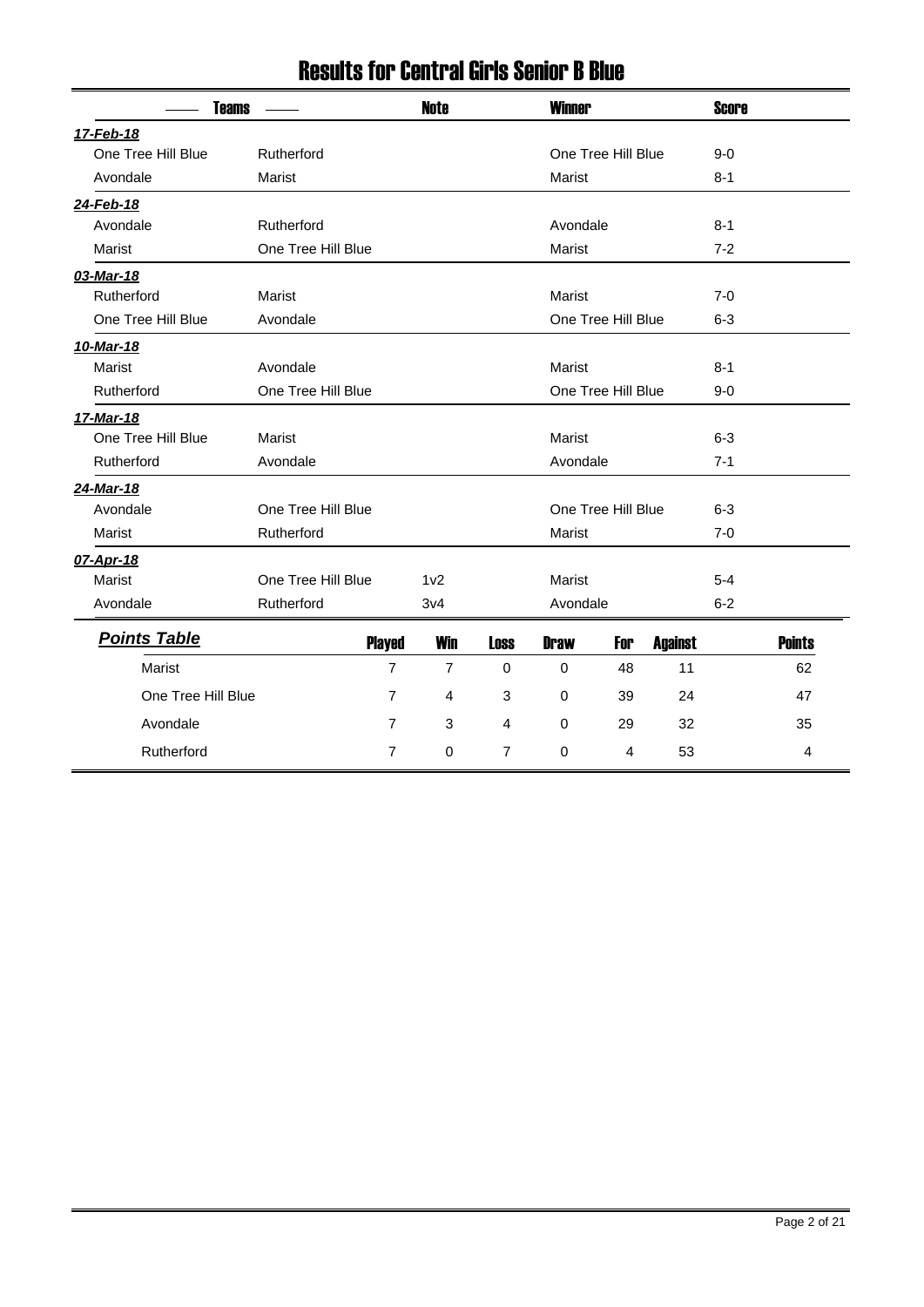| <b>Teams</b>          |                       |                | <b>Note</b>     |                | <b>Winner</b> |                  |                | <b>Score</b> |               |
|-----------------------|-----------------------|----------------|-----------------|----------------|---------------|------------------|----------------|--------------|---------------|
| 17-Feb-18             |                       |                |                 |                |               |                  |                |              |               |
| <b>Auck Grammar 1</b> | St Peter's Green      |                |                 |                |               | St Peter's Green |                | $6 - 3$      |               |
| King's SK             | Auck Grammar 6        |                |                 |                | King's SK     |                  |                | $7 - 2$      |               |
| 24-Feb-18             |                       |                |                 |                |               |                  |                |              |               |
| King's SK             | St Peter's Green      |                |                 |                |               | St Peter's Green |                | $6 - 3$      |               |
| Auck Grammar 6        | Auck Grammar 1        |                |                 |                |               | Auck Grammar 1   |                | $8 - 1$      |               |
| 03-Mar-18             |                       |                |                 |                |               |                  |                |              |               |
| St Peter's Green      | Auck Grammar 6        |                |                 |                |               | St Peter's Green |                | $9 - 0$      |               |
| Auck Grammar 1        | King's SK             |                |                 |                |               | Auck Grammar 1   |                | $5 - 4$      |               |
| 10-Mar-18             |                       |                |                 |                |               |                  |                |              |               |
| Auck Grammar 6        | King's SK             |                |                 |                | King's SK     |                  |                | $6 - 3$      |               |
| St Peter's Green      | <b>Auck Grammar 1</b> |                |                 |                |               | St Peter's Green |                | $5 - 4$      |               |
| 17-Mar-18             |                       |                |                 |                |               |                  |                |              |               |
| Auck Grammar 1        | Auck Grammar 6        |                |                 |                |               | Auck Grammar 1   |                | $8 - 1$      |               |
| King's SK             | St Peter's Green      |                |                 |                | King's SK     |                  |                | $6 - 3$      |               |
| 24-Mar-18             |                       |                |                 |                |               |                  |                |              |               |
| King's SK             | Auck Grammar 1        |                |                 |                |               |                  |                | Canc         |               |
| Auck Grammar 6        | St Peter's Green      |                |                 |                |               | St Peter's Green |                | $8 - 1$      |               |
| 07-Apr-18             |                       |                |                 |                |               |                  |                |              |               |
| St Peter's Green      | Auck Grammar 1        |                | 1 <sub>v2</sub> |                |               | Auck Grammar 1   |                | <b>WBD</b>   |               |
| King's SK             | Auck Grammar 6        |                | 3v4             |                | King's SK     |                  |                | <b>WBD</b>   |               |
| <b>Points Table</b>   |                       | <b>Played</b>  | <b>Win</b>      | <b>Loss</b>    | <b>Draw</b>   | For              | <b>Against</b> |              | <b>Points</b> |
| St Peter's Green      |                       | $\overline{7}$ | 5               | $\overline{2}$ | $\Omega$      | 37               | 17             |              | 47            |
| Auck Grammar 1        |                       | 6              | 4               | $\overline{c}$ | $\mathbf 0$   | 28               | 17             |              | 45            |
| King's SK             |                       | 6              | $\overline{4}$  | $\overline{2}$ | 0             | 26               | 19             |              | 43            |
| Auck Grammar 6        |                       | 7              | 0               | $\overline{7}$ | 0             | 8                | 46             |              | 8             |
|                       |                       |                |                 |                |               |                  |                |              |               |

## Results for Central Boys Senior B White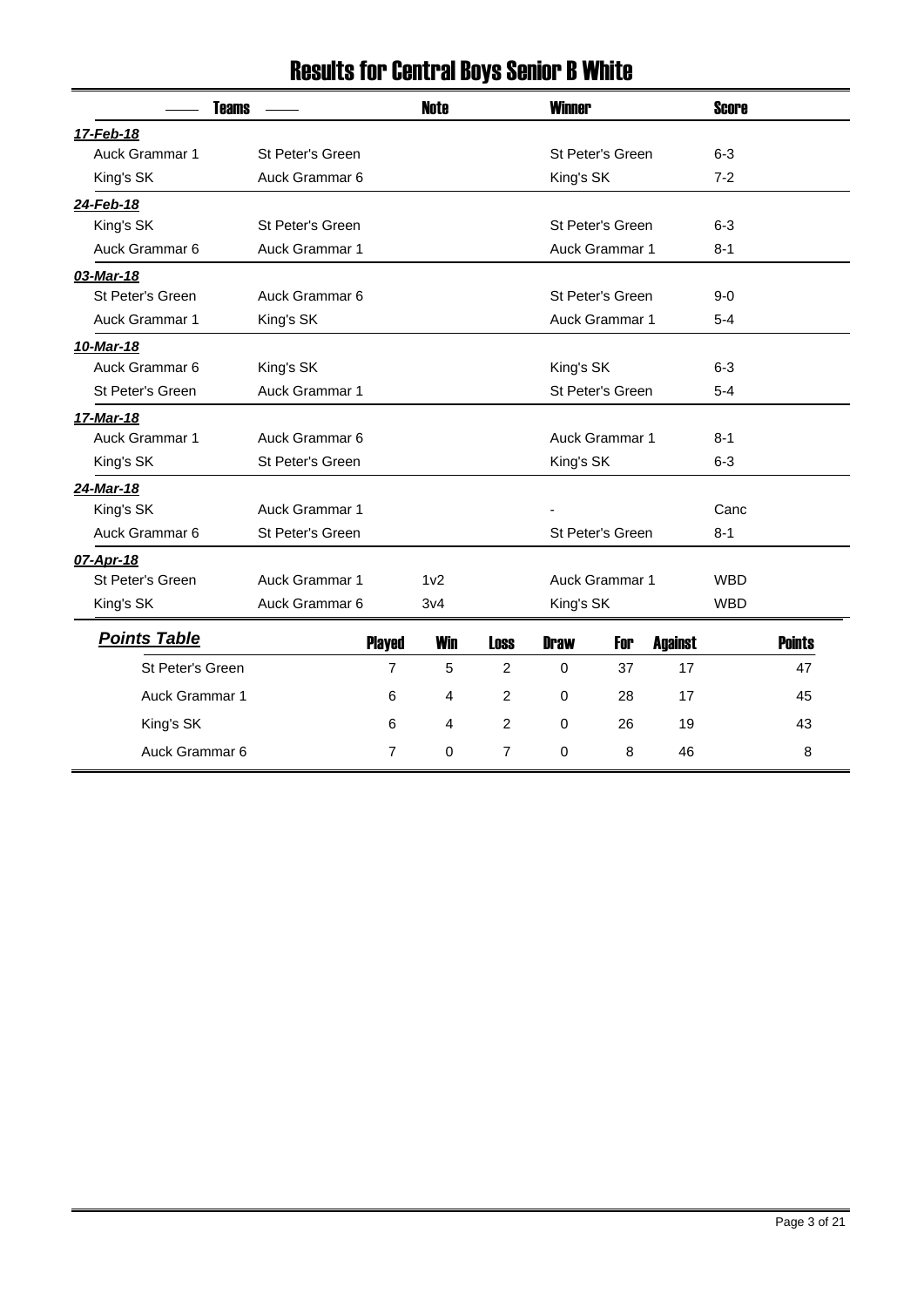| <b>Teams</b>          |                       |                | Note           |                             | <b>Winner</b> |                       |                | <b>Score</b> |               |
|-----------------------|-----------------------|----------------|----------------|-----------------------------|---------------|-----------------------|----------------|--------------|---------------|
| 17-Feb-18             |                       |                |                |                             |               |                       |                |              |               |
| St Peter's White      | Auck Grammar 5        |                |                |                             |               | St Peter's White      |                | $6 - 3$      |               |
| King's AB             | Mt Albert             |                |                |                             | King's AB     |                       |                | 6-3          |               |
| <b>Auck Grammar 2</b> | Auck Grammar 7        |                |                | own arrangements            |               | Auck Grammar 2        |                | $6 - 3$      |               |
| 24-Feb-18             |                       |                |                |                             |               |                       |                |              |               |
| King's AB             | St Peter's White      |                |                |                             | King's AB     |                       |                | 9-0          |               |
| Auck Grammar 5        | Auck Grammar 2        |                |                |                             |               | <b>Auck Grammar 2</b> |                | $7-2$        |               |
| Mt Albert             | Auck Grammar 7        |                | time change    |                             |               | Auck Grammar 7        |                | $6 - 3$      |               |
| 03-Mar-18             |                       |                |                |                             |               |                       |                |              |               |
| Auck Grammar 2        | King's AB             |                |                |                             | King's AB     |                       |                | $7-2$        |               |
| Mt Albert             | St Peter's White      |                |                |                             |               | St Peter's White      |                | 8-1          |               |
| Auck Grammar 5        | Auck Grammar 7        |                |                |                             |               | Auck Grammar 7        |                | $5 - 4$      |               |
| 10-Mar-18             |                       |                |                |                             |               |                       |                |              |               |
| Mt Albert             | <b>Auck Grammar 2</b> |                |                |                             | Mt Albert     |                       |                | <b>WBD</b>   |               |
| King's AB             | Auck Grammar 5        |                |                |                             | King's AB     |                       |                | 8-1          |               |
| St Peter's White      | Auck Grammar 7        |                |                |                             |               | St Peter's White      |                | 9-0          |               |
| 17-Mar-18             |                       |                |                |                             |               |                       |                |              |               |
| Mt Albert             | Auck Grammar 5        |                |                | venue change 21/2 Mt Albert |               |                       |                | $9-0$        |               |
| Auck Grammar 2        | St Peter's White      |                |                |                             |               | <b>Auck Grammar 2</b> |                | $9-0$        |               |
| King's AB             | Auck Grammar 7        |                |                |                             | King's AB     |                       |                | $5 - 4$      |               |
| 24-Mar-18             |                       |                |                |                             |               |                       |                |              |               |
| King's AB             | Mt Albert             |                | 1v4 Game A     |                             | King's AB     |                       |                | 5-4          |               |
| Auck Grammar 2        | St Peter's White      |                | 2 v 3 Game B   |                             |               | Auck Grammar 2        |                | $8 - 1$      |               |
| Auck Grammar 7        | Auck Grammar 5        |                |                | 5 v 6 Final Game            |               | Auck Grammar 5        |                | 5-4          |               |
| 07-Apr-18             |                       |                |                |                             |               |                       |                |              |               |
| King's AB             | <b>Auck Grammar 2</b> |                | Wnr A v Wnr B  |                             |               | <b>Auck Grammar 2</b> |                | $5 - 4$      |               |
| Mt Albert             | St Peter's White      |                | Lsr A v Lsr B  |                             | Mt Albert     |                       |                | $7 - 2$      |               |
| <u>Points Table</u>   |                       | <b>Played</b>  | <b>Win</b>     | <b>Loss</b>                 | <b>Draw</b>   | For                   | <b>Against</b> |              | <b>Points</b> |
| King's AB             |                       | $\overline{7}$ | 6              | 1                           | 0             | 44                    | 19             |              | 56            |
| Auck Grammar 2        |                       | $\overline{7}$ | 5              | $\overline{c}$              | 0             | 37                    | 17             |              | 47            |
| Mt Albert             |                       | $\overline{7}$ | 3              | 4                           | 0<br>27       |                       | 27             |              | 42            |
| St Peter's White      |                       | 7              | 3              | 4                           | 0<br>26<br>37 |                       |                | 32           |               |
| Auck Grammar 7        |                       | 6              | $\overline{c}$ | 4                           | $\pmb{0}$     | 22                    | 32             |              | 26            |
| Auck Grammar 5        |                       | 6              | $\mathbf{1}$   | 5                           | $\pmb{0}$     | 15                    | 39             |              | 17            |

# Results for Central Boys Senior B Red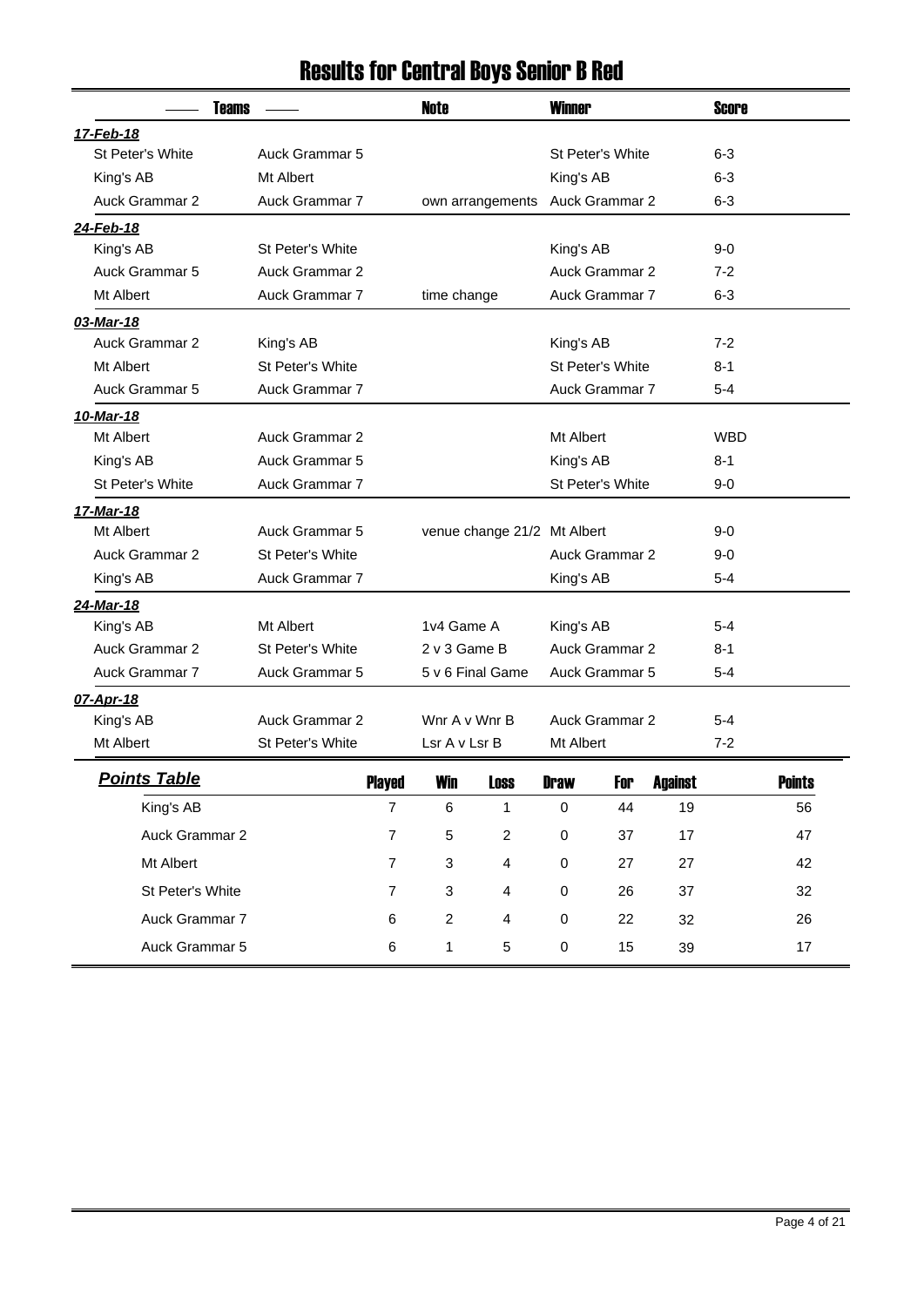| <b>Teams</b>        |                |                | <b>Note</b>      |                  | <b>Winner</b> |                |                | <b>Score</b> |               |
|---------------------|----------------|----------------|------------------|------------------|---------------|----------------|----------------|--------------|---------------|
| 17-Feb-18           |                |                |                  |                  |               |                |                |              |               |
| Auck Grammar 3      | Lynfield       |                |                  |                  |               | Auck Grammar 3 |                | $6 - 3$      |               |
| Rutherford          | Waitakere      |                |                  |                  | Rutherford    |                |                | 6-3          |               |
| Avondale            | Auck Grammar 4 |                |                  |                  |               | Auck Grammar 4 |                | 5-4          |               |
| 24-Feb-18           |                |                |                  |                  |               |                |                |              |               |
| Rutherford          | Avondale       |                |                  |                  | Avondale      |                |                | $7 - 2$      |               |
| Auck Grammar 4      | Lynfield       |                |                  |                  | Lynfield      |                |                | $7 - 2$      |               |
| Waitakere           | Auck Grammar 3 |                |                  |                  |               | Auck Grammar 3 |                | $8 - 1$      |               |
| 03-Mar-18           |                |                |                  |                  |               |                |                |              |               |
| Waitakere           | Avondale       |                |                  |                  | Avondale      |                |                | 9-0          |               |
| Auck Grammar 3      | Auck Grammar 4 |                |                  |                  |               | Auck Grammar 3 |                | 6-3          |               |
| Lynfield            | Rutherford     |                |                  |                  | Rutherford    |                |                | $5 - 4$      |               |
| 10-Mar-18           |                |                |                  |                  |               |                |                |              |               |
| Rutherford          | Auck Grammar 4 |                |                  |                  | Rutherford    |                |                | 5-4          |               |
| Avondale            | Auck Grammar 3 |                |                  |                  |               | Auck Grammar 3 |                | 5-4          |               |
| Lynfield            | Waitakere      |                |                  |                  | Lynfield      |                |                | 6-0          |               |
| 17-Mar-18           |                |                |                  |                  |               |                |                |              |               |
| Waitakere           | Auck Grammar 4 |                |                  |                  |               | Auck Grammar 4 |                | 9-0          |               |
| Avondale            | Lynfield       |                |                  |                  | Avondale      |                |                | $6 - 3$      |               |
| Rutherford          | Auck Grammar 3 |                |                  |                  |               | Auck Grammar 3 |                | $6 - 3$      |               |
| 24-Mar-18           |                |                |                  |                  |               |                |                |              |               |
| Auck Grammar 3      | Auck Grammar 4 |                | 1v 4 Game A      |                  |               | Auck Grammar 3 |                | $5 - 4$      |               |
| Avondale            | Lynfield       |                | 2 v 3 Game B     |                  |               |                |                | Canc         |               |
| Rutherford          | Waitakere      |                |                  | 5 v 6 Final Game | Rutherford    |                |                | $7 - 2$      |               |
| 07-Apr-18           |                |                |                  |                  |               |                |                |              |               |
| Auck Grammar 3      | Avondale       |                | 1 <sub>v2</sub>  |                  |               | Auck Grammar 3 |                | $6 - 3$      |               |
| Auck Grammar 4      | Lynfield       |                | 3v4              |                  | Lynfield      |                |                | $6 - 3$      |               |
| <b>Points Table</b> |                | <b>Played</b>  | <b>Win</b>       | Loss             | <b>Draw</b>   | For            | <b>Auainst</b> |              | <b>Points</b> |
| Auck Grammar 3      |                | $\overline{7}$ | $\boldsymbol{7}$ | $\pmb{0}$        | $\pmb{0}$     | 42             | 21             |              | 56            |
| Avondale            |                | $\,6\,$        | 3                | 3                | $\pmb{0}$     | 33             | 21             |              | 39            |
| Rutherford          |                | 6              | 4                | $\overline{c}$   | $\pmb{0}$     | 28             | 26             |              | 36            |
| Lynfield            |                | 6              | 3                | 3                | $\pmb{0}$     | 29             | 22             |              | 35            |
| Auck Grammar 4      |                | $\overline{7}$ | $\boldsymbol{2}$ | 5                | $\pmb{0}$     | 30             | 33             |              | 34            |
| Waitakere           |                | 6              | $\pmb{0}$        | 6                | $\pmb{0}$     | $\,6$          | 45             |              | 6             |

## Results for Central Boys Senior B Blue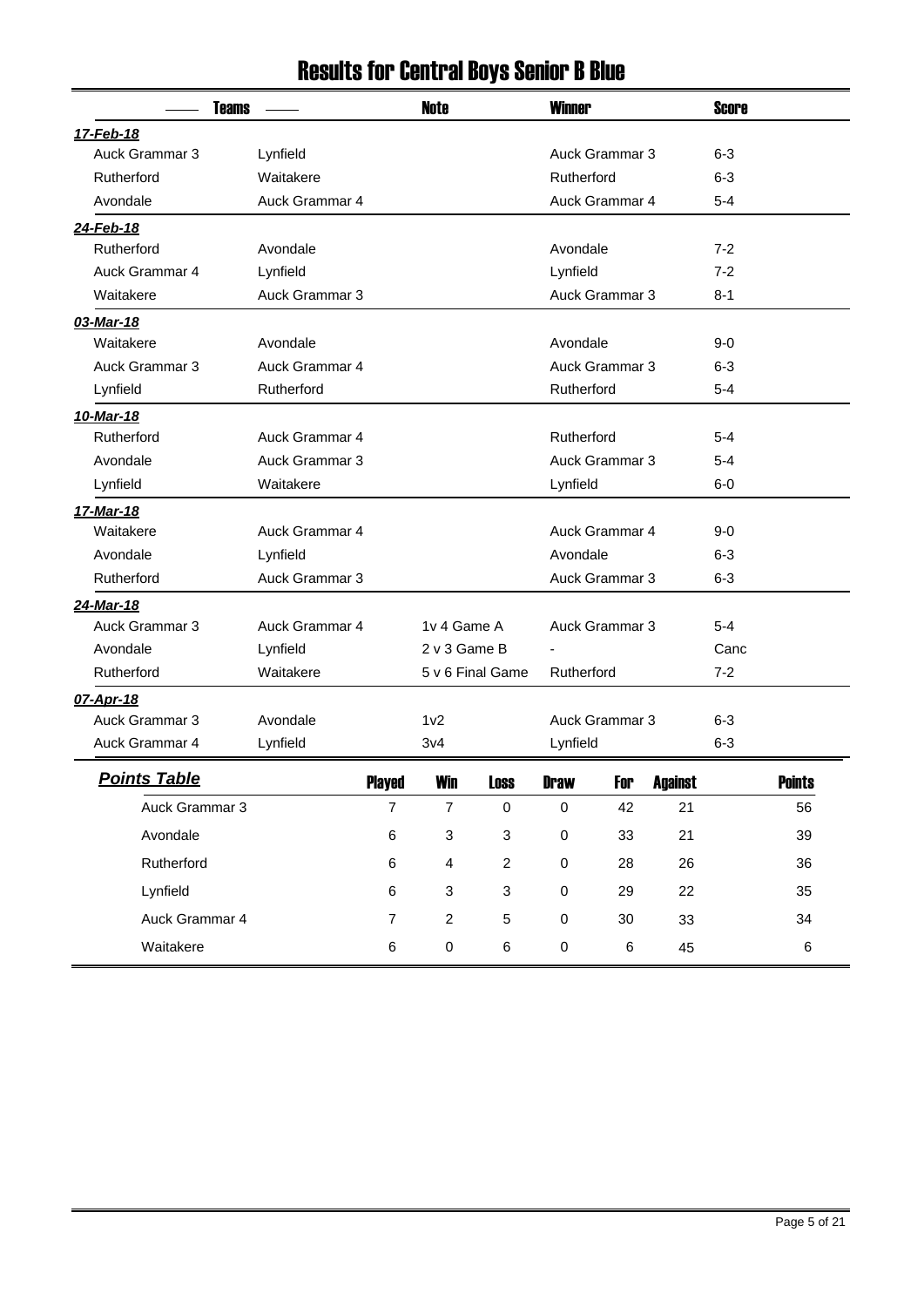#### Results for Eastern Girls Senior B

| <b>Teams</b>      |                   | <b>Note</b>                     | <b>Winner</b>     | <b>Score</b> |
|-------------------|-------------------|---------------------------------|-------------------|--------------|
| 17-Feb-18         |                   |                                 |                   |              |
| King's HN         | Botany Downs C    |                                 | King's HN         | $6 - 3$      |
| One Tree Hill Red | Saint Kentigern B |                                 | Saint Kentigern B | $6 - 3$      |
| Saint Kentigern A | Pakuranga         |                                 | Saint Kentigern A | $9-0$        |
| Botany Downs B    | St Mary's         |                                 | Botany Downs B    | <b>WBD</b>   |
| 24-Feb-18         |                   |                                 |                   |              |
| King's HN         | One Tree Hill Red |                                 | King's HN         | $7 - 2$      |
| Botany Downs C    | Saint Kentigern A |                                 | Saint Kentigern A | $6 - 3$      |
| Saint Kentigern B | Botany Downs B    |                                 | Saint Kentigern B | $9-0$        |
| St Mary's         | Pakuranga         |                                 | St Mary's         | <b>WBD</b>   |
| 03-Mar-18         |                   |                                 |                   |              |
| Saint Kentigern A | One Tree Hill Red |                                 | Saint Kentigern A | $9-0$        |
| Botany Downs B    | King's HN         |                                 | King's HN         | <b>WBD</b>   |
| Pakuranga         | Botany Downs C    |                                 | Botany Downs C    | $8 - 1$      |
| Saint Kentigern B | St Mary's         |                                 | St Mary's         | $6 - 3$      |
| 10-Mar-18         |                   |                                 |                   |              |
| Botany Downs B    | Saint Kentigern A |                                 | Saint Kentigern A | $7 - 2$      |
| One Tree Hill Red | Pakuranga         |                                 | One Tree Hill Red | <b>WBD</b>   |
| King's HN         | Saint Kentigern B |                                 | King's HN         | $6 - 3$      |
| Botany Downs C    | St Mary's         |                                 | St Mary's         | $5 - 4$      |
| 17-Mar-18         |                   |                                 |                   |              |
| Pakuranga         | Botany Downs B    |                                 | Pakuranga         | $9-0$        |
| Saint Kentigern B | Saint Kentigern A | own arrangements                | Saint Kentigern A | $6 - 3$      |
| Botany Downs C    | One Tree Hill Red |                                 | Botany Downs C    | $5 - 4$      |
| St Mary's         | King's HN         |                                 | King's HN         | $5 - 4$      |
| 24-Mar-18         |                   |                                 |                   |              |
| Saint Kentigern B | Pakuranga         | game time change<br>21/3        | Pakuranga         | <b>WBD</b>   |
| Botany Downs B    | Botany Downs C    | own arrangements Botany Downs C |                   | 7-0          |
| King's HN         | Saint Kentigern A |                                 | Saint Kentigern A | $6 - 3$      |
| One Tree Hill Red | St Mary's         |                                 |                   | Canc         |
| 07-Apr-18         |                   |                                 |                   |              |
| Botany Downs C    | Saint Kentigern B | time change 29/3                | Saint Kentigern B | $9-0$        |
| King's HN         | Pakuranga         |                                 | King's HN         | <b>WBD</b>   |
| One Tree Hill Red | Botany Downs B    |                                 | One Tree Hill Red | <b>WBD</b>   |
| Saint Kentigern A | St Mary's         |                                 | Saint Kentigern A | $5 - 4$      |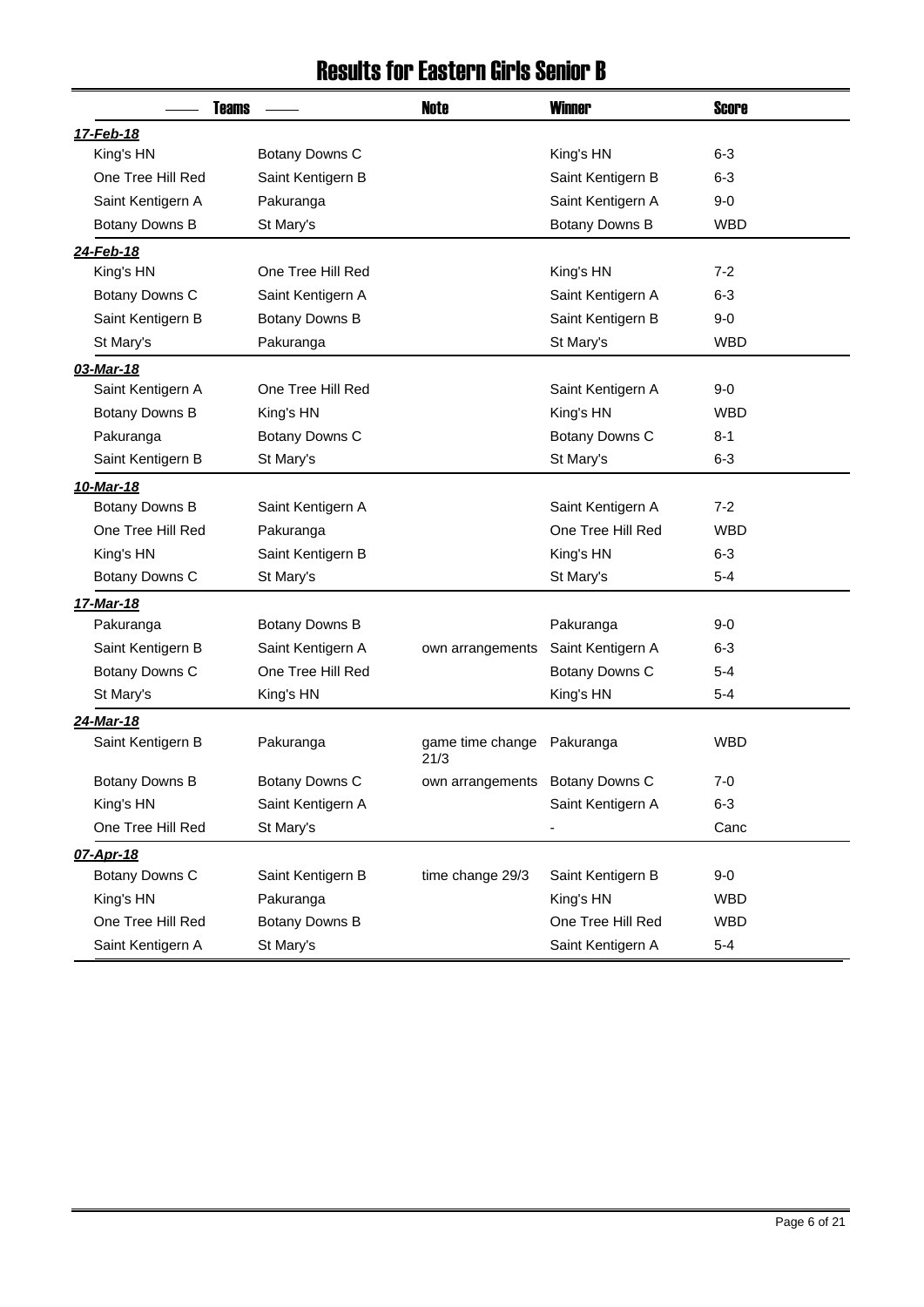| <b>Points Table</b> | Played | <b>Win</b>     | <b>Loss</b>    | <b>Draw</b> | For | <b>Against</b> | <b>Points</b> |
|---------------------|--------|----------------|----------------|-------------|-----|----------------|---------------|
| Saint Kentigern A   | 7      | 7              | $\mathbf 0$    | 0           | 48  | 15             | 62            |
| King's HN           | 7      | 6              | 1              | 0           | 27  | 18             | 57            |
| Saint Kentigern B   | 7      | 3              | 4              | 0           | 33  | 21             | 39            |
| Botany Downs C      | 7      | 3              | 4              | $\mathbf 0$ | 30  | 31             | 36            |
| St Mary's           | 6      | 3              | 3              | $\mathbf 0$ | 19  | 17             | 34            |
| One Tree Hill Red   | 6      | $\overline{2}$ | $\overline{4}$ | 0           | 9   | 27             | 31            |
| Pakuranga           | 7      | $\overline{2}$ | 5              | 0           | 10  | 17             | 23            |
| Botany Downs B      | 7      | 1              | 6              | 0           | 2   | 32             | 13            |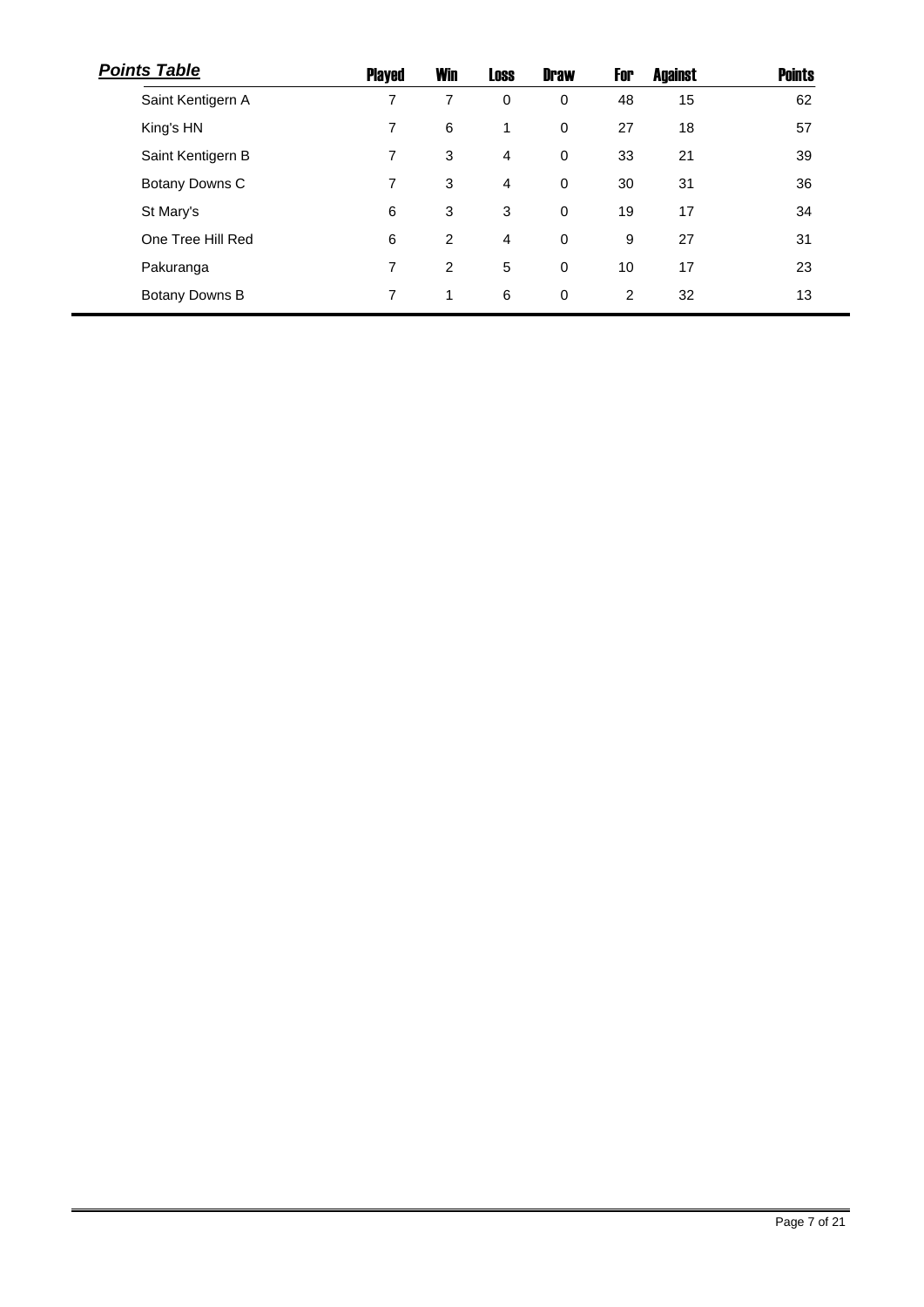## Results for Eastern Boys Senior B

| <b>Teams</b>               |                            | <b>Note</b>                   | <b>Winner</b>                        | <b>Score</b> |
|----------------------------|----------------------------|-------------------------------|--------------------------------------|--------------|
| 17-Feb-18                  |                            |                               |                                      |              |
| Botany Downs B             | Saint Kentigern B          |                               | Saint Kentigern B                    | <b>WBD</b>   |
| <b>Botany Downs Social</b> | Sacred Heart B             |                               | <b>Botany Downs Social</b>           | 5-4          |
| Pakuranga                  | One Tree Hill              |                               | Pakuranga                            | $6-3$        |
| Saint Kentigern A          | Mt Roskill                 |                               | Saint Kentigern A                    | <b>WBD</b>   |
| 24-Feb-18                  |                            |                               |                                      |              |
| One Tree Hill              | Saint Kentigern B          |                               | One Tree Hill                        | 6-3          |
| Sacred Heart B             | Botany Downs B             |                               | Sacred Heart B                       | 6-3          |
| Saint Kentigern A          | Pakuranga                  | change of game<br>time $15/2$ | Saint Kentigern A                    | $5 - 4$      |
| <b>Botany Downs Social</b> | Mt Roskill                 |                               | <b>Botany Downs Social</b>           | <b>WBD</b>   |
| 03-Mar-18                  |                            |                               |                                      |              |
| <b>Botany Downs Social</b> | Pakuranga                  |                               | <b>Botany Downs Social</b>           | 5-4          |
| Saint Kentigern B          | Saint Kentigern A          |                               | Saint Kentigern A                    | 7-2          |
| Botany Downs B             | One Tree Hill              |                               | One Tree Hill                        | $9-0$        |
| Sacred Heart B             | Mt Roskill                 |                               | Sacred Heart B                       | <b>WBD</b>   |
| 10-Mar-18                  |                            |                               |                                      |              |
| One Tree Hill              | Saint Kentigern A          |                               | One Tree Hill                        | 5-4          |
| Sacred Heart B             | Pakuranga                  |                               | Sacred Heart B                       | $6 - 3$      |
| <b>Botany Downs Social</b> | Saint Kentigern B          |                               | <b>Botany Downs Social</b>           | $6 - 3$      |
| Mt Roskill                 | Botany Downs B             |                               | Mt Roskill                           | $7 - 2$      |
| 17-Mar-18                  |                            |                               |                                      |              |
| Saint Kentigern A          | Botany Downs B             |                               | Saint Kentigern A                    | 7-2          |
| One Tree Hill              | <b>Botany Downs Social</b> |                               | One Tree Hill                        | $6 - 3$      |
| Sacred Heart B             | Saint Kentigern B          |                               | Saint Kentigern B                    | $6-3$        |
| Pakuranga                  | Mt Roskill                 |                               | Mt Roskill                           | $7 - 2$      |
| 24-Mar-18                  |                            |                               |                                      |              |
| Sacred Heart B             | One Tree Hill              |                               |                                      | Canc         |
| <b>Botany Downs Social</b> | Saint Kentigern A          |                               | <b>Botany Downs Social</b>           | $5 - 4$      |
| Pakuranga                  | Botany Downs B             |                               | Botany Downs B                       | $5-4$        |
| Saint Kentigern B          | Mt Roskill                 |                               |                                      | Canc         |
| 07-Apr-18                  |                            |                               |                                      |              |
| Sacred Heart B             | Saint Kentigern A          |                               | Saint Kentigern A                    | $5 - 4$      |
| Saint Kentigern B          | Pakuranga                  | game time change<br>4/4       | Pakuranga                            | <b>WBD</b>   |
| Botany Downs B             | <b>Botany Downs Social</b> |                               | own arrangements Botany Downs Social | $5 - 4$      |
| Mt Roskill                 | One Tree Hill              |                               | Mt Roskill                           | $5-2$        |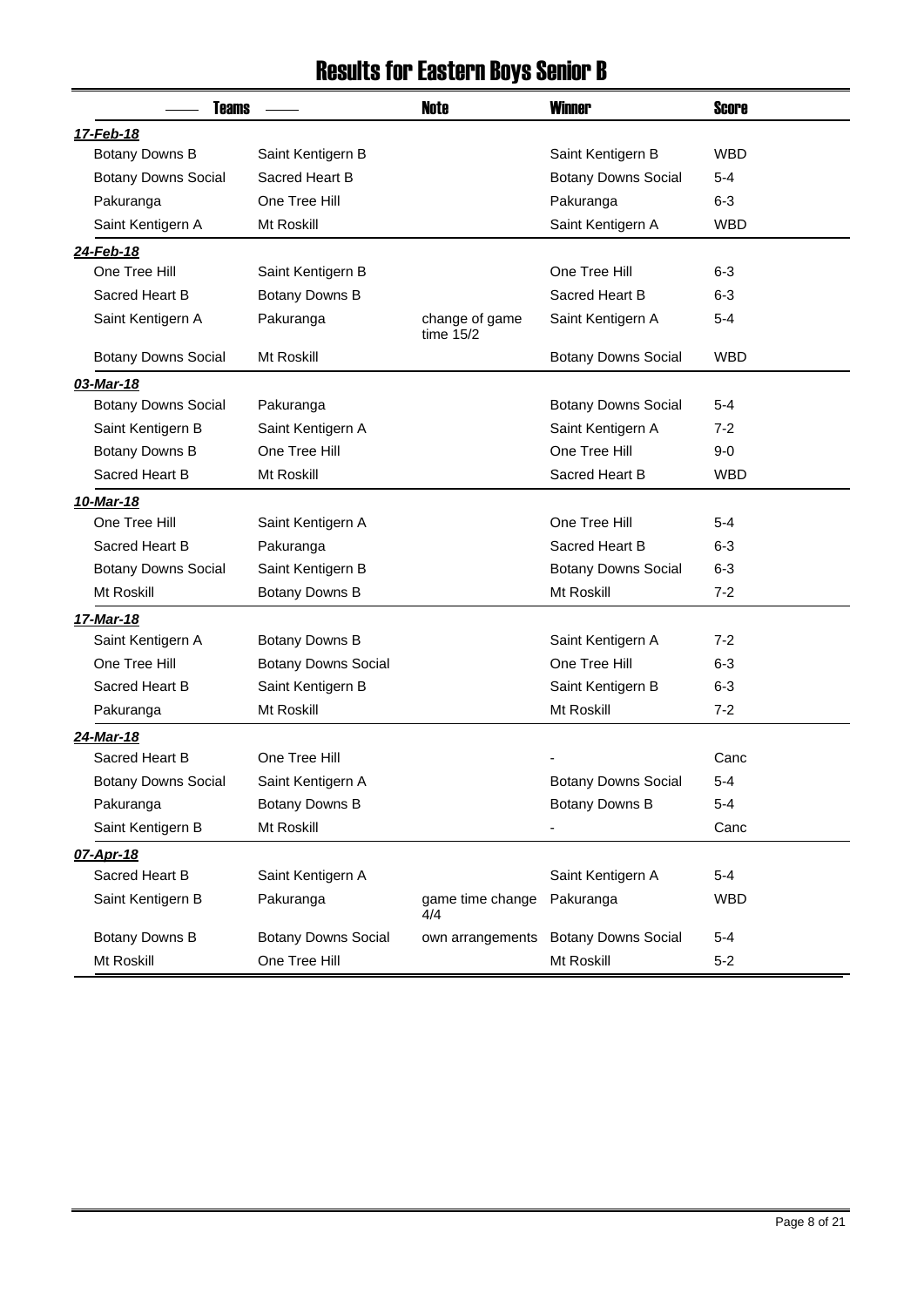| <b>Points Table</b>        | Played | <b>Win</b>     | <b>Loss</b>    | <b>Draw</b> | For | <b>Against</b> | <b>Points</b> |
|----------------------------|--------|----------------|----------------|-------------|-----|----------------|---------------|
| Saint Kentigern A          | 7      | 5              | $\overline{2}$ | 0           | 32  | 31             | 51            |
| <b>Botany Downs Social</b> | 7      | 6              | 1              | $\mathbf 0$ | 29  | 25             | 50            |
| One Tree Hill              | 6      | $\overline{4}$ | 2              | $\mathbf 0$ | 31  | 21             | 39            |
| Sacred Heart B             | 6      | 3              | 3              | $\mathbf 0$ | 23  | 22             | 38            |
| Pakuranga                  | 7      | $\overline{2}$ | 5              | $\mathbf 0$ | 23  | 31             | 36            |
| Saint Kentigern B          | 6      | $\overline{2}$ | 4              | $\mathbf 0$ | 14  | 22             | 27            |
| Mt Roskill                 | 6      | 3              | 3              | $\mathbf 0$ | 28  | 6              | 25            |
| Botany Downs B             | 7      | 1              | 6              | $\mathbf 0$ | 16  | 38             | 18            |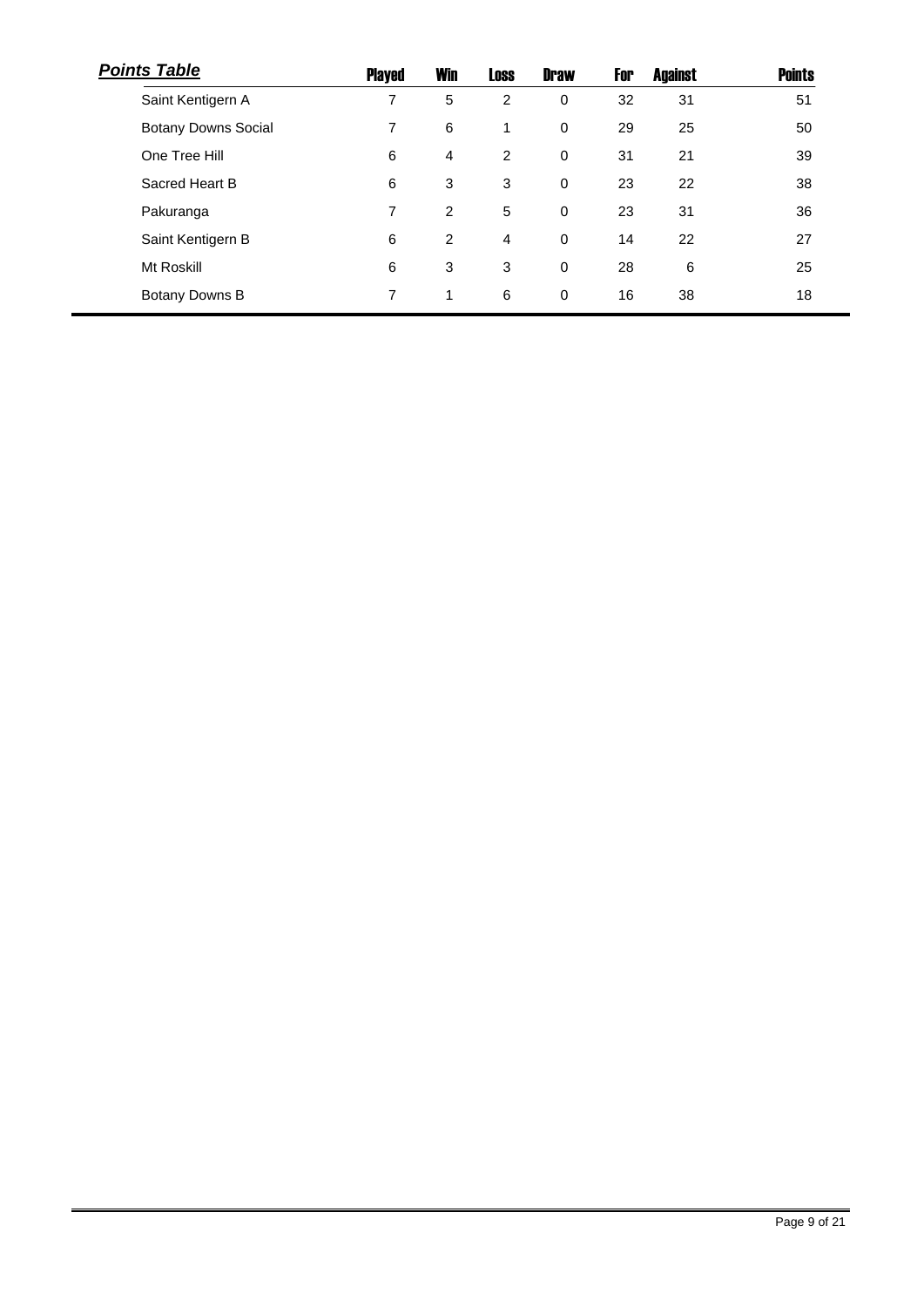#### Results for Junior Girls A1

| <b>Teams</b>          |                       |                | <b>Note</b>              |             | <b>Winner</b>            |                       | <b>Score</b>   |            |               |
|-----------------------|-----------------------|----------------|--------------------------|-------------|--------------------------|-----------------------|----------------|------------|---------------|
| 17-Feb-18             |                       |                |                          |             |                          |                       |                |            |               |
| <b>Westlake Girls</b> | Saint Kentigern       |                |                          |             |                          | <b>Westlake Girls</b> |                | $8 - 1$    |               |
| <b>Macleans</b>       | Diocesan              |                |                          |             | Diocesan                 |                       |                | $7 - 2$    |               |
| Epsom Girls           | Baradene 1            |                |                          |             | Baradene 1               |                       |                | $8 - 1$    |               |
| 24-Feb-18             |                       |                |                          |             |                          |                       |                |            |               |
| <b>Macleans</b>       | <b>Epsom Girls</b>    |                |                          |             | Macleans                 |                       |                | <b>WBD</b> |               |
| Baradene 1            | Saint Kentigern       |                |                          |             | Baradene 1               |                       |                | $7 - 2$    |               |
| <b>Westlake Girls</b> | Diocesan              |                |                          |             |                          | <b>Westlake Girls</b> |                | $8 - 1$    |               |
| 03-Mar-18             |                       |                |                          |             |                          |                       |                |            |               |
| Diocesan              | <b>Epsom Girls</b>    |                |                          |             | Epsom Girls              |                       |                | $5 - 4$    |               |
| <b>Westlake Girls</b> | Baradene 1            |                |                          |             |                          | <b>Westlake Girls</b> |                | $8 - 1$    |               |
| Saint Kentigern       | Macleans              |                |                          |             |                          | Saint Kentigern       |                | 5-4        |               |
| 10-Mar-18             |                       |                |                          |             |                          |                       |                |            |               |
| <b>Macleans</b>       | Baradene 1            |                |                          |             | Baradene 1               |                       |                | $8 - 1$    |               |
| Epsom Girls           | <b>Westlake Girls</b> |                |                          |             | <b>Westlake Girls</b>    |                       |                | $9-0$      |               |
| Saint Kentigern       | Diocesan              |                |                          |             |                          | Saint Kentigern       |                | $7-2$      |               |
| 17-Mar-18             |                       |                |                          |             |                          |                       |                |            |               |
| Baradene 1            | Diocesan              |                |                          |             | Baradene 1               |                       |                | $9-0$      |               |
| Epsom Girls           | Saint Kentigern       |                |                          |             |                          | Saint Kentigern       |                | $6 - 3$    |               |
| <b>Westlake Girls</b> | Macleans              |                |                          |             | <b>Westlake Girls</b>    |                       |                | $8 - 1$    |               |
| 24-Mar-18             |                       |                |                          |             |                          |                       |                |            |               |
| <b>Westlake Girls</b> | <b>Macleans</b>       |                | 1v4 Game A               |             |                          | <b>Westlake Girls</b> |                | $9-0$      |               |
| Baradene 1            | Saint Kentigern       |                | 2v3 Game B               |             | Baradene 1               |                       |                | $8 - 1$    |               |
| Diocesan              | Epsom Girls           |                | 5v6 Final Game           |             | $\overline{\phantom{a}}$ |                       |                | Dfer       |               |
| 07-Apr-18             |                       |                |                          |             |                          |                       |                |            |               |
| <b>Westlake Girls</b> | Baradene 1            |                | Wnr A v Wnr B            |             | Baradene 1               |                       |                | $7 - 2$    |               |
| Macleans              | Saint Kentigern       |                | Lsr A v Lsr B            |             |                          | Saint Kentigern       |                | $9-0$      |               |
| <b>Points Table</b>   |                       | <b>Played</b>  | <b>Win</b>               | Loss        | <b>Draw</b>              | For                   | <b>Against</b> |            | <b>Points</b> |
| <b>Westlake Girls</b> |                       | $\overline{7}$ | $\,6$                    | $\mathbf 1$ | $\pmb{0}$                | 52                    | 11             |            | 64            |
| Baradene 1            |                       | $\overline{7}$ | $\,6$                    | 1           | $\pmb{0}$                | 48                    | 15             |            | 60            |
| Saint Kentigern       |                       | $\overline{7}$ | $\overline{\mathbf{4}}$  | 3           | $\pmb{0}$                | 31                    | 32             |            | 39            |
| Macleans              |                       | $\overline{7}$ | 6<br>$\pmb{0}$<br>8<br>1 |             |                          | 46                    |                | 19         |               |
| Diocesan              |                       | 5              | $\pmb{0}$<br>1<br>4      |             |                          | 14                    | 31             |            | 16            |
| Epsom Girls           |                       | 5              | 1                        | 4           | $\pmb{0}$                | $\boldsymbol{9}$      | 27             |            | 11            |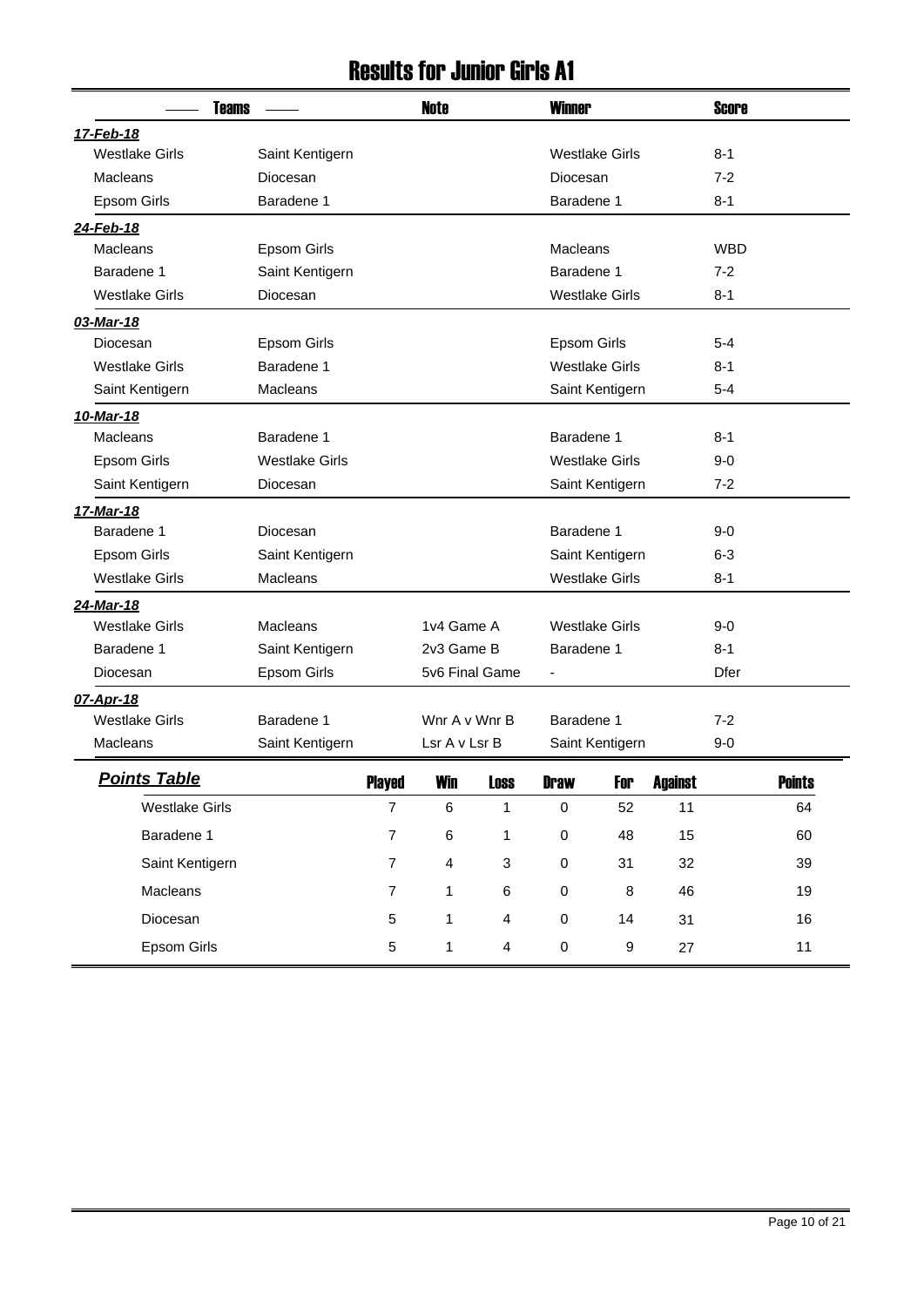#### Results for Junior Girls A2

| <b>Teams</b>              |                           |                | <b>Note</b>     |                  | <b>Winner</b>         |                           |                | <b>Score</b> |               |
|---------------------------|---------------------------|----------------|-----------------|------------------|-----------------------|---------------------------|----------------|--------------|---------------|
| 17-Feb-18                 |                           |                |                 |                  |                       |                           |                |              |               |
| Saint Kentigern 2         | Baradene <sub>2</sub>     |                |                 |                  | Baradene <sub>2</sub> |                           |                | $7-2$        |               |
| St Cuthbert's Purple      | <b>St Cuthbert's Blue</b> |                |                 |                  |                       | St Cuthbert's Purple      |                | $8 - 1$      |               |
| 24-Feb-18                 |                           |                |                 |                  |                       |                           |                |              |               |
| Baradene <sub>2</sub>     | <b>St Cuthbert's Blue</b> |                |                 |                  | Baradene <sub>2</sub> |                           |                | $5 - 4$      |               |
| Saint Kentigern 2         | St Cuthbert's Purple      |                |                 |                  |                       | St Cuthbert's Purple      |                | $8 - 1$      |               |
| 03-Mar-18                 |                           |                |                 |                  |                       |                           |                |              |               |
| St Cuthbert's Purple      | Baradene <sub>2</sub>     |                |                 |                  |                       | St Cuthbert's Purple      |                | $6 - 3$      |               |
| Saint Kentigern 2         | <b>St Cuthbert's Blue</b> |                |                 |                  |                       | <b>St Cuthbert's Blue</b> |                | $6 - 3$      |               |
| 10-Mar-18                 |                           |                |                 |                  |                       |                           |                |              |               |
| St Cuthbert's Purple      | Saint Kentigern 2         |                |                 |                  |                       | St Cuthbert's Purple      |                | $7 - 2$      |               |
| Baradene <sub>2</sub>     | St Cuthbert's Blue        |                |                 |                  | Baradene <sub>2</sub> |                           |                | $7 - 2$      |               |
| 17-Mar-18                 |                           |                |                 |                  |                       |                           |                |              |               |
| <b>St Cuthbert's Blue</b> | St Cuthbert's Purple      |                |                 | own arrangements |                       | St Cuthbert's Purple      |                | $9-0$        |               |
| Saint Kentigern 2         | Baradene <sub>2</sub>     |                |                 |                  |                       | Saint Kentigern 2         |                | $6 - 3$      |               |
| 24-Mar-18                 |                           |                |                 |                  |                       |                           |                |              |               |
| Saint Kentigern 2         | St Cuthbert's Blue        |                |                 |                  |                       | Saint Kentigern 2         |                | $6-3$        |               |
| St Cuthbert's Purple      | Baradene <sub>2</sub>     |                |                 |                  |                       | St Cuthbert's Purple      |                | $8 - 1$      |               |
| 07-Apr-18                 |                           |                |                 |                  |                       |                           |                |              |               |
| St Cuthbert's Purple      | Baradene <sub>2</sub>     |                | 1 <sub>v2</sub> |                  |                       | St Cuthbert's Purple      |                | $7 - 2$      |               |
| Saint Kentigern 2         | <b>St Cuthbert's Blue</b> |                | 3v4             |                  |                       | St Cuthbert's Blue        |                | $7 - 2$      |               |
| <b>Points Table</b>       |                           | <b>Played</b>  | <b>Win</b>      | <b>Loss</b>      | <b>Draw</b>           | For                       | <b>Against</b> |              | <b>Points</b> |
| St Cuthbert's Purple      |                           | $\overline{7}$ | $\overline{7}$  | $\Omega$         | $\Omega$              | 53                        | 10             |              | 67            |
| Baradene <sub>2</sub>     |                           | 7              | 3               | 4                | $\mathbf 0$           | 28                        | 35             |              | 34            |
|                           |                           |                |                 |                  |                       |                           |                |              |               |
| <b>St Cuthbert's Blue</b> |                           | 7              | $\overline{2}$  | 5                | $\mathbf 0$           | 23                        | 40             |              | 27            |
| Saint Kentigern 2         |                           | 7              | $\overline{2}$  | 5                | $\Omega$              | 22                        | 41             |              | 26            |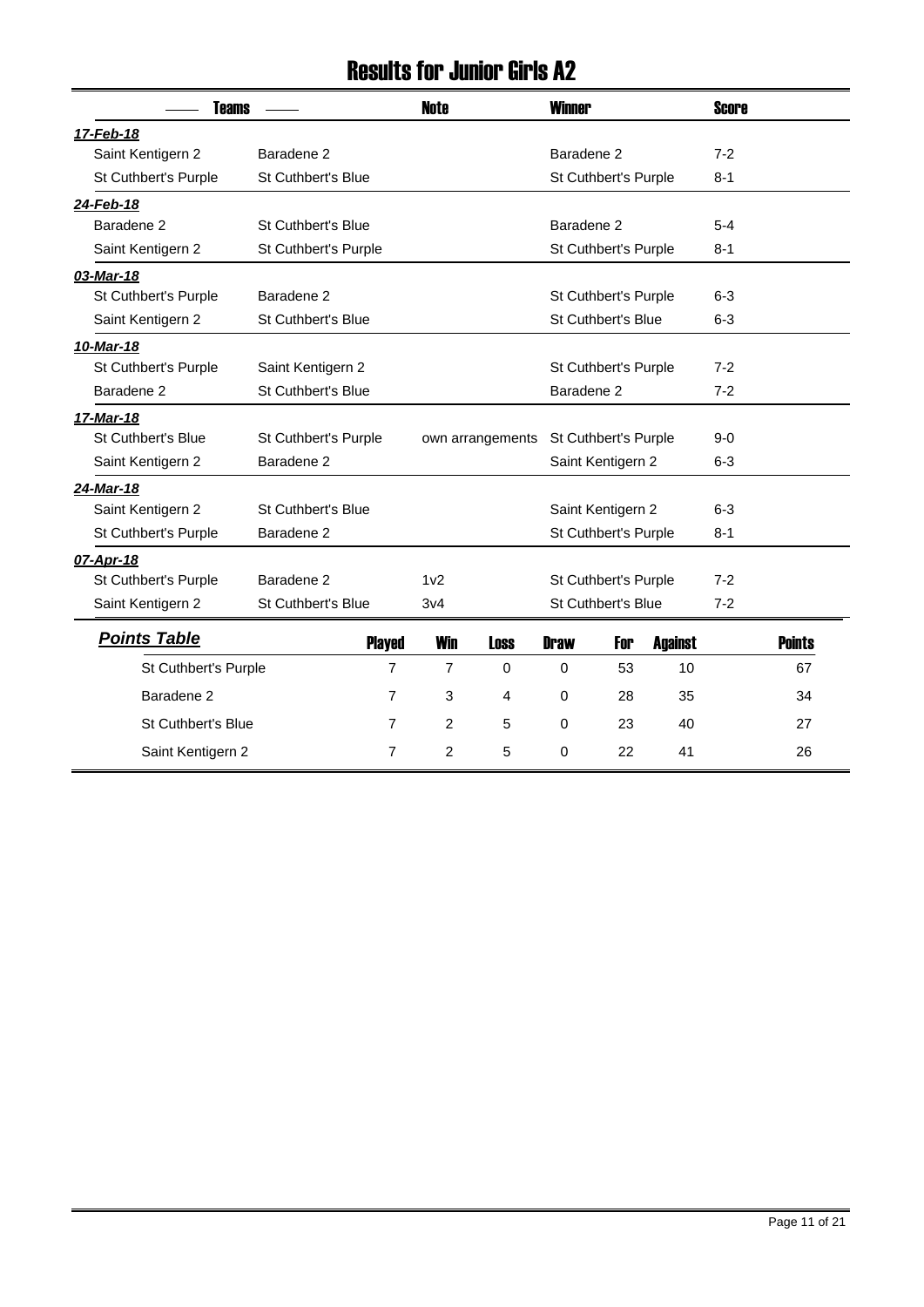#### Results for Junior Girls A3

| <b>Teams</b>        |                |                         | <b>Note</b>    |                                  | <b>Winner</b> |                |                | <b>Score</b> |               |
|---------------------|----------------|-------------------------|----------------|----------------------------------|---------------|----------------|----------------|--------------|---------------|
| 17-Feb-18           |                |                         |                |                                  |               |                |                |              |               |
| Marist              | Mt Albert Gold |                         |                |                                  | Marist        |                |                | <b>WBD</b>   |               |
| Diocesan 2          | Selwyn         |                         |                |                                  | Diocesan 2    |                |                | $7 - 2$      |               |
| St Mary's Blue      | <b>Bye</b>     |                         |                |                                  |               |                |                |              |               |
| 24-Feb-18           |                |                         |                |                                  |               |                |                |              |               |
| St Mary's Blue      | Diocesan 2     |                         |                |                                  |               | St Mary's Blue |                | $6 - 3$      |               |
| Selwyn              | Marist         |                         |                |                                  | Marist        |                |                | $6 - 3$      |               |
| Mt Albert Gold      | Bye            |                         |                |                                  |               |                |                |              |               |
| 03-Mar-18           |                |                         |                |                                  |               |                |                |              |               |
| Marist              | Diocesan 2     |                         |                |                                  | Diocesan 2    |                |                | $7 - 2$      |               |
| Mt Albert Gold      | St Mary's Blue |                         |                |                                  |               | Mt Albert Gold |                | $5 - 4$      |               |
| Selwyn              | Bye            |                         |                |                                  |               |                |                |              |               |
| 10-Mar-18           |                |                         |                |                                  |               |                |                |              |               |
| St Mary's Blue      | Selwyn         |                         |                |                                  |               | St Mary's Blue |                | $9-0$        |               |
| Diocesan 2          | Mt Albert Gold |                         |                |                                  |               | Mt Albert Gold |                | $6 - 3$      |               |
| Marist              | Bye            |                         |                |                                  |               |                |                |              |               |
| 17-Mar-18           |                |                         |                |                                  |               |                |                |              |               |
| Selwyn              | Mt Albert Gold |                         |                |                                  |               | Mt Albert Gold |                | $9 - 0$      |               |
| Marist              | St Mary's Blue |                         |                | venue change 21/2 St Mary's Blue |               |                |                | $8 - 1$      |               |
| Diocesan 2          | <b>Bye</b>     |                         |                |                                  |               |                |                |              |               |
| 24-Mar-18           |                |                         |                |                                  |               |                |                |              |               |
| Mt Albert Gold      | Diocesan 2     |                         | 2v3 Game A     |                                  |               | Mt Albert Gold |                | $6-3$        |               |
| Marist              | Selwyn         |                         | 4v5 Game B -   |                                  | ٠             |                |                | Canc         |               |
|                     |                |                         |                | venue change 21/3                |               |                |                |              |               |
| St Mary's Blue      | Bye            |                         |                |                                  |               |                |                |              |               |
| 07-Apr-18           |                |                         |                |                                  |               |                |                |              |               |
| St Mary's Blue      | Mt Albert Gold |                         | Wnr A v 1st    |                                  |               | Mt Albert Gold |                | $6 - 3$      |               |
| Marist              | Diocesan 2     |                         | Lsr A v Wnr B  |                                  | Diocesan 2    |                |                | $7-2$        |               |
| Selwyn              | Bye            |                         |                |                                  |               |                |                |              |               |
| <b>Points Table</b> |                | <b>Played</b>           | <b>Win</b>     | <b>Loss</b>                      | <b>Draw</b>   | For            | <b>Against</b> |              | <b>Points</b> |
| Mt Albert Gold      |                | 6                       | 5              | $\mathbf{1}$                     | $\pmb{0}$     | 32             | 13             |              | 42            |
| St Mary's Blue      |                | 5                       | 3              | $\overline{c}$                   | $\pmb{0}$     | 30             | 15             |              | 36            |
| Diocesan 2          |                | 6                       | 3              | $\sqrt{3}$                       | $\pmb{0}$     | 30             | 24             |              | 36            |
| Marist              |                | 5                       | $\overline{c}$ | $\sqrt{3}$                       | $\pmb{0}$     | 11             | 25             |              | 24            |
| Selwyn              |                | $\overline{\mathbf{4}}$ | $\pmb{0}$      | $\overline{4}$                   | $\pmb{0}$     | $\mathbf 5$    | 31             |              | 5             |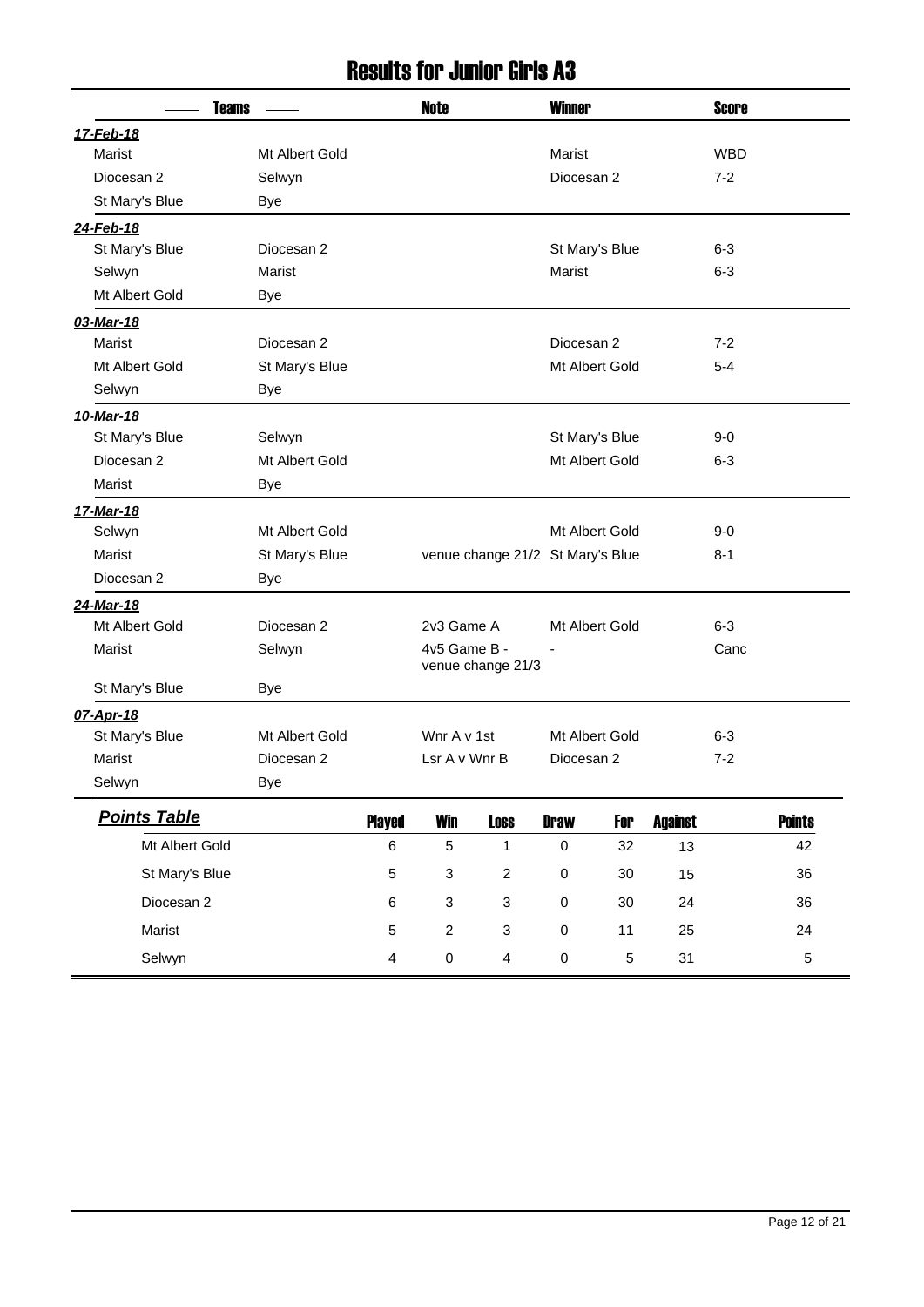## Results for Junior Boys A1

| <b>Teams</b>          |                       |                | <b>Winner</b><br>Note |                                  |              |                         |                  | <b>Score</b> |               |
|-----------------------|-----------------------|----------------|-----------------------|----------------------------------|--------------|-------------------------|------------------|--------------|---------------|
| 17-Feb-18             |                       |                |                       |                                  |              |                         |                  |              |               |
| <b>Auck Grammar 1</b> | Sacred Heart          |                |                       |                                  |              | Auck Grammar 1          |                  | 9-0          |               |
| Rosmini               | Macleans              |                |                       |                                  | Rosmini      |                         |                  | 8-1          |               |
| Saint Kentigern 2     | Saint Kentigern 1     |                |                       | own arrangments                  |              | Saint Kentigern 1       |                  | 9-0          |               |
| 24-Feb-18             |                       |                |                       |                                  |              |                         |                  |              |               |
| Rosmini               | Saint Kentigern 2     |                |                       |                                  | Rosmini      |                         |                  | 8-1          |               |
| Saint Kentigern 1     | <b>Sacred Heart</b>   |                |                       |                                  |              | Saint Kentigern 1       |                  | 8-1          |               |
| <b>Macleans</b>       | Auck Grammar 1        |                |                       |                                  |              | Auck Grammar 1          |                  | $9-0$        |               |
| 03-Mar-18             |                       |                |                       |                                  |              |                         |                  |              |               |
| <b>Macleans</b>       | Saint Kentigern 2     |                |                       |                                  |              | Saint Kentigern 2       |                  | 8-1          |               |
| <b>Auck Grammar 1</b> | Saint Kentigern 1     |                |                       |                                  |              | Auck Grammar 1          |                  | 6-3          |               |
| <b>Sacred Heart</b>   | Rosmini               |                |                       |                                  |              | Rosmini                 |                  |              |               |
| 10-Mar-18             |                       |                |                       |                                  |              |                         |                  |              |               |
| Rosmini               | Saint Kentigern 1     |                |                       |                                  |              | Saint Kentigern 1       |                  | $7-2$        |               |
| Saint Kentigern 2     | <b>Auck Grammar 1</b> |                |                       |                                  |              | Auck Grammar 1          |                  | $9-0$        |               |
| <b>Sacred Heart</b>   | Macleans              |                |                       |                                  | Sacred Heart |                         |                  | $7 - 2$      |               |
| <u>17-Mar-18</u>      |                       |                |                       |                                  |              |                         |                  |              |               |
| Saint Kentigern 1     | Macleans              |                |                       |                                  |              | Saint Kentigern 1       |                  | 9-0          |               |
| Saint Kentigern 2     | <b>Sacred Heart</b>   |                |                       |                                  |              | Saint Kentigern 2       |                  | $5 - 4$      |               |
| Auck Grammar 1        | Rosmini               |                |                       | venue change 15/2 Auck Grammar 1 |              |                         | 9-0              |              |               |
| 24-Mar-18             |                       |                |                       |                                  |              |                         |                  |              |               |
| <b>Auck Grammar 1</b> | Sacred Heart          |                | 1v4 Game A            |                                  |              | Auck Grammar 1          |                  | 9-0          |               |
| Saint Kentigern 1     | Rosmini               |                | 2v3 Game B            |                                  | Draw         |                         |                  | $0-0$        |               |
| Saint Kentigern 2     | Macleans              |                | 5v6 Final Game        |                                  |              | Saint Kentigern 2       |                  | 9-0          |               |
| 07-Apr-18             |                       |                |                       |                                  |              |                         |                  |              |               |
| <b>Auck Grammar 1</b> | Saint Kentigern 1     |                | Wnr A v Wnr B         |                                  |              | Saint Kentigern 1       |                  | 6-3          |               |
| Sacred Heart          | Rosmini               |                | Lsr A v Lsr B         |                                  | Rosmini      |                         |                  | $6 - 3$      |               |
| <b>Points Table</b>   |                       | <b>Played</b>  | <b>Win</b>            | Loss                             | <b>Nraw</b>  | For                     | <b>Against</b>   |              | <b>Points</b> |
| Auck Grammar 1        |                       | $\overline{7}$ | 6                     | $\mathbf{1}$                     | $\pmb{0}$    | 54                      | $\boldsymbol{9}$ |              | 66            |
| Saint Kentigern 1     |                       | $\overline{7}$ | 5                     | 1                                | 1            | 42                      | 12               |              | 52            |
| Rosmini               |                       | $\overline{7}$ | 4                     | $\overline{c}$                   | 1            | 29                      | 25               |              | 37            |
| Saint Kentigern 2     |                       | 6              | 3                     | $\mathbf{3}$                     | 0            | 23                      | 31               |              | 29            |
| Sacred Heart          |                       | $\overline{7}$ | 1                     | 6                                | 0            | 19                      | 44               |              | 21            |
| Macleans              |                       | 6              | $\pmb{0}$             | $\,6\,$                          | $\pmb{0}$    | $\overline{\mathbf{4}}$ | 50               |              | 4             |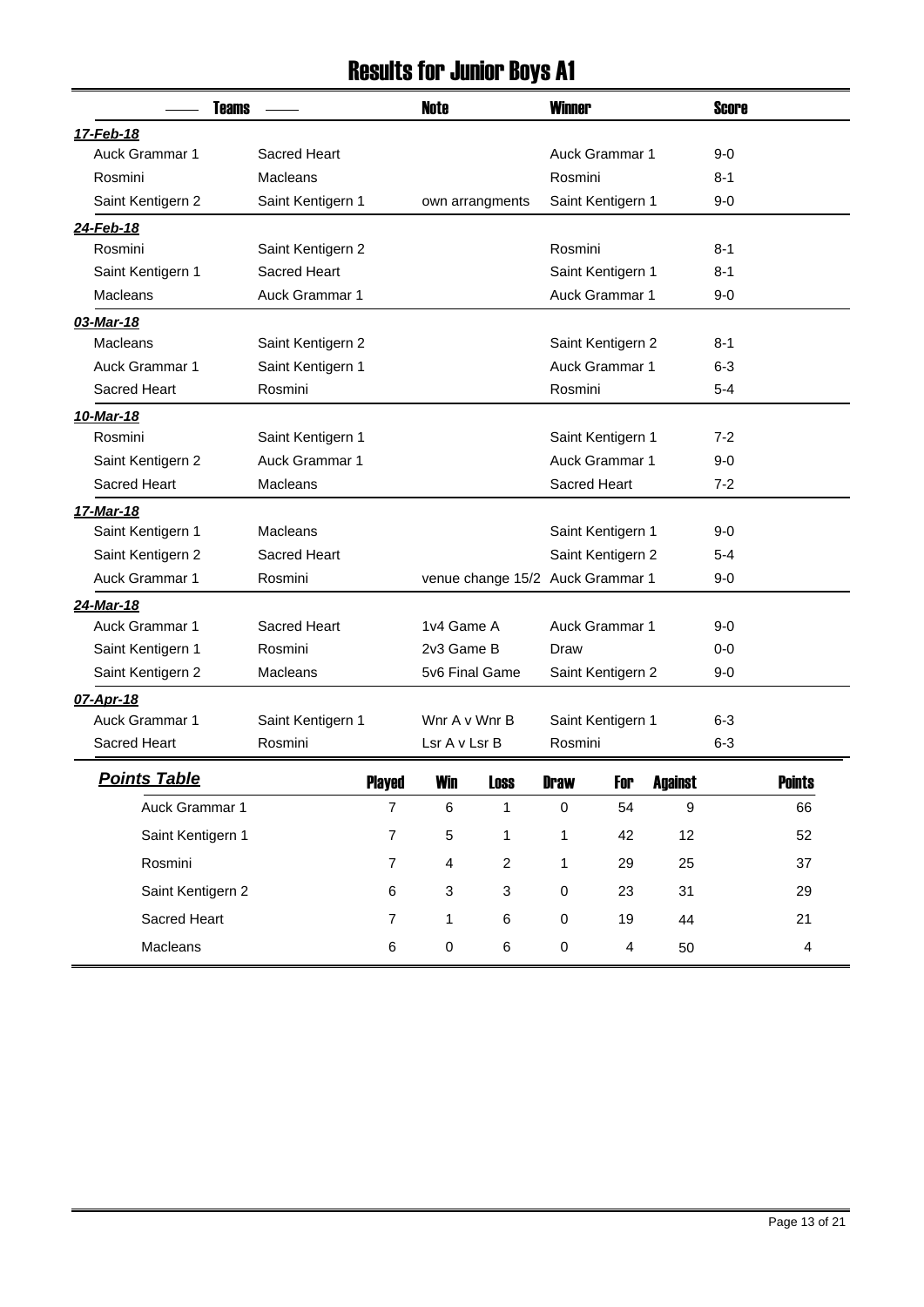## Results for Junior Boys A2

| <b>Teams</b>          |                         | <b>Note</b>               |                           |             | <b>Winner</b>         |                |         |                  |
|-----------------------|-------------------------|---------------------------|---------------------------|-------------|-----------------------|----------------|---------|------------------|
| 17-Feb-18             |                         |                           |                           |             |                       |                |         |                  |
| King's 1              | Kristin                 |                           |                           | King's 1    |                       |                | $9-0$   |                  |
| St Peter's            | Lynfield                |                           |                           | St Peter's  |                       |                | $5 - 4$ |                  |
| Auck Grammar 2        | <b>Bye</b>              |                           |                           |             |                       |                |         |                  |
| 24-Feb-18             |                         |                           |                           |             |                       |                |         |                  |
| King's 1              | St Peter's              |                           |                           | King's 1    |                       |                | $8 - 1$ |                  |
| Auck Grammar 2        | Kristin                 |                           |                           |             | Auck Grammar 2        |                | $6 - 3$ |                  |
| Lynfield              | Bye                     |                           |                           |             |                       |                |         |                  |
| 03-Mar-18             |                         |                           |                           |             |                       |                |         |                  |
| Auck Grammar 2        | St Peter's              |                           |                           |             | <b>Auck Grammar 2</b> |                | $5 - 4$ |                  |
| Lynfield              | King's 1                |                           |                           | King's 1    |                       |                | $8 - 1$ |                  |
| Kristin               | <b>Bye</b>              |                           |                           |             |                       |                |         |                  |
| 10-Mar-18             |                         |                           |                           |             |                       |                |         |                  |
| Lynfield              | Auck Grammar 2          |                           |                           | Lynfield    |                       |                | $7 - 2$ |                  |
| Kristin               | St Peter's              |                           |                           | St Peter's  |                       |                | $7 - 2$ |                  |
| King's 1              | Bye                     |                           |                           |             |                       |                |         |                  |
| 17-Mar-18             |                         |                           |                           |             |                       |                |         |                  |
| Kristin               | Lynfield                |                           |                           | Lynfield    |                       |                | $5 - 4$ |                  |
| Auck Grammar 2        | King's 1                |                           |                           | King's 1    |                       |                | $8 - 1$ |                  |
| St Peter's            | <b>Bye</b>              |                           |                           |             |                       |                |         |                  |
| 24-Mar-18             |                         |                           |                           |             |                       |                |         |                  |
| St Peter's            | Lynfield                | 2v3 Game A                |                           |             |                       |                | Canc    |                  |
| <b>Auck Grammar 2</b> | Kristin                 | 4v5 Game B                |                           |             |                       |                | Canc    |                  |
| King's 1              | Bye                     |                           |                           |             |                       |                |         |                  |
| 07-Apr-18             |                         |                           |                           |             |                       |                |         |                  |
| King's 1              | St Peter's              | 4/4)                      | 1v2 (time change          | King's 1    |                       |                | $9-0$   |                  |
| Lynfield              | Auck Grammar 2          | (4/4)                     | 3v4 (time change          |             | Auck Grammar 2        |                | $8 - 1$ |                  |
| Kristin               | <b>Bye</b>              |                           |                           |             |                       |                |         |                  |
| <b>Points Table</b>   | <b>Played</b>           | <b>Win</b>                | <b>Loss</b>               | <b>Draw</b> | For                   | <b>Against</b> |         | <b>Points</b>    |
| King's 1              | $\overline{5}$          | $\sqrt{5}$                | $\pmb{0}$                 | $\pmb{0}$   | 42                    | $\mathbf{3}$   |         | 52               |
| Auck Grammar 2        | $\sqrt{5}$              | $\ensuremath{\mathsf{3}}$ | $\overline{c}$            | $\pmb{0}$   | 22                    | 23             |         | 28               |
| Lynfield              | $\sqrt{5}$              | $\boldsymbol{2}$          | $\ensuremath{\mathsf{3}}$ | $\pmb{0}$   | 18                    | 27             |         | 22               |
| St Peter's            | $\overline{5}$          | $\boldsymbol{2}$          | $\ensuremath{\mathsf{3}}$ | $\pmb{0}$   | 17                    | 28             |         | 21               |
| Kristin               | $\overline{\mathbf{4}}$ | $\mathbf 0$               | $\overline{4}$            | $\pmb{0}$   | 9                     | 27             |         | $\boldsymbol{9}$ |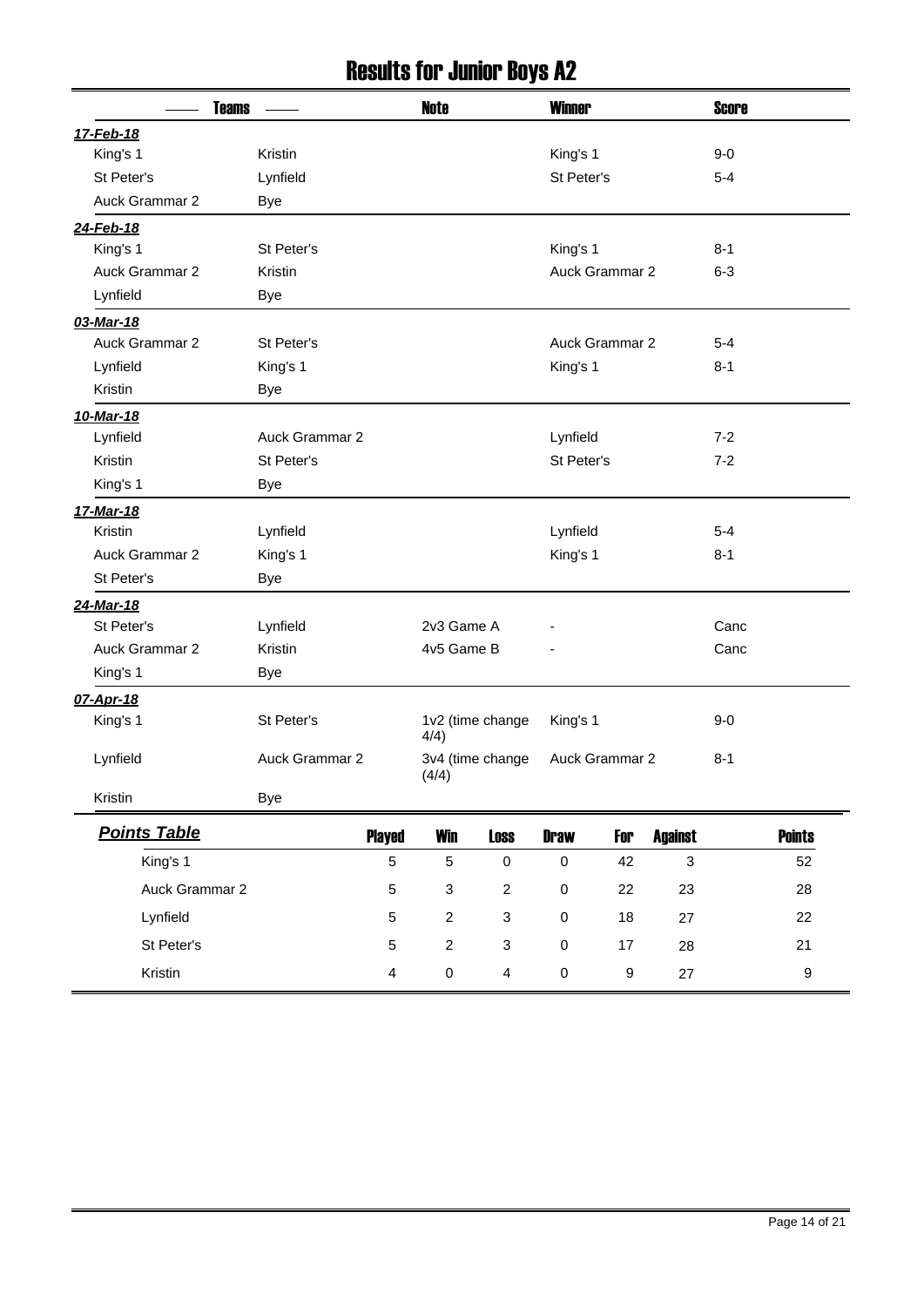## Results for Junior Boys A3

| <b>Teams</b>        |                | <b>Note</b>      |                                 | <b>Winner</b> |                |                | <b>Score</b> |               |
|---------------------|----------------|------------------|---------------------------------|---------------|----------------|----------------|--------------|---------------|
| 17-Feb-18           |                |                  |                                 |               |                |                |              |               |
| Auck Grammar 3      | King's 2       |                  |                                 |               | Auck Grammar 3 |                | $5-4$        |               |
| Mt Albert           | Selwyn         |                  |                                 | Selwyn        |                |                | $5 - 4$      |               |
| 24-Feb-18           |                |                  |                                 |               |                |                |              |               |
| Mt Albert           | King's 2       |                  |                                 | King's 2      |                |                | $8 - 1$      |               |
| Selwyn              | Auck Grammar 3 |                  |                                 |               | Auck Grammar 3 |                | $8 - 1$      |               |
| 03-Mar-18           |                |                  |                                 |               |                |                |              |               |
| King's 2            | Selwyn         |                  |                                 | King's 2      |                |                | $9 - 0$      |               |
| Auck Grammar 3      | Mt Albert      |                  |                                 |               | Auck Grammar 3 |                | $9-0$        |               |
| 10-Mar-18           |                |                  |                                 |               |                |                |              |               |
| Mt Albert           | Selwyn         |                  |                                 | Selwyn        |                |                | $6 - 3$      |               |
| King's 2            | Auck Grammar 3 |                  |                                 | King's 2      |                |                | $8 - 1$      |               |
| 17-Mar-18           |                |                  |                                 |               |                |                |              |               |
| Selwyn              | Auck Grammar 3 |                  |                                 |               | Auck Grammar 3 |                | $9 - 0$      |               |
| Mt Albert           | King's 2       |                  |                                 | King's 2      |                |                | $8 - 1$      |               |
| 24-Mar-18           |                |                  |                                 |               |                |                |              |               |
| Mt Albert           | Auck Grammar 3 | 3/20             | game time change Auck Grammar 3 |               |                |                | $7 - 2$      |               |
| Selwyn              | King's 2       |                  |                                 |               |                |                | Canc         |               |
| 07-Apr-18           |                |                  |                                 |               |                |                |              |               |
| Auck Grammar 3      | King's 2       | 1 <sub>v2</sub>  |                                 |               | Auck Grammar 3 |                | $6 - 3$      |               |
| Selwyn              | Mt Albert      | 3 <sub>v</sub> 4 |                                 | Selwyn        |                |                | <b>WBD</b>   |               |
| <b>Points Table</b> | <b>Played</b>  | <b>Win</b>       | <b>Loss</b>                     | <b>Draw</b>   | For            | <b>Against</b> |              | <b>Points</b> |
| Auck Grammar 3      | $\overline{7}$ | 6                | 1                               | 0             | 45             | 18             |              | 57            |
| King's 2            | 6              | 4                | 2                               | $\mathbf 0$   | 40             | 14             |              | 48            |
| Selwyn              | 6              | 3                | 3                               | $\mathbf 0$   | 12             | 33             |              | 27            |
| Mt Albert           | 7              | 0                | $\overline{7}$                  | $\mathbf 0$   | 11             | 43             |              | 11            |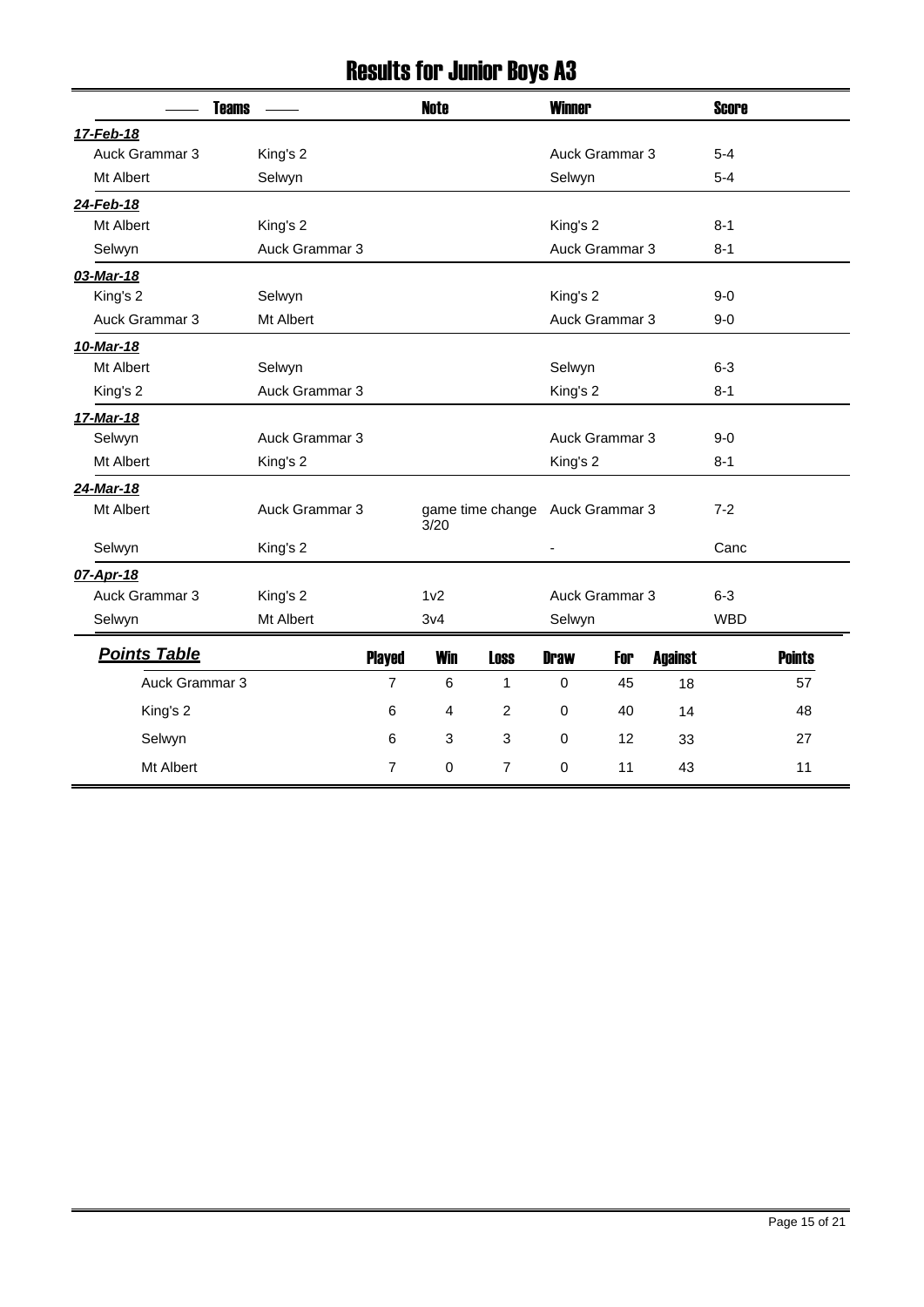#### Results for Junior B Girls Orange

| <b>Teams</b>               |                            |                | Note                        |                  | <b>Winner</b>              |                            |                | <b>Score</b> |               |
|----------------------------|----------------------------|----------------|-----------------------------|------------------|----------------------------|----------------------------|----------------|--------------|---------------|
| 17-Feb-18                  |                            |                |                             |                  |                            |                            |                |              |               |
| Diocesan 4                 | Baradene F                 |                |                             |                  | Diocesan 4                 |                            |                | $5 - 4$      |               |
| Sancta Maria Blue          | Pakuranga                  |                |                             |                  | Pakuranga                  |                            |                | $5 - 4$      |               |
| Baradene C                 | <b>St Cuthbert's White</b> |                |                             |                  | Baradene C                 |                            |                | $7 - 2$      |               |
| 24-Feb-18                  |                            |                |                             |                  |                            |                            |                |              |               |
| Sancta Maria Blue          | Diocesan 4                 |                |                             |                  | Diocesan 4                 |                            |                | 8-1          |               |
| Baradene F                 | <b>Bye</b>                 |                |                             |                  | Baradene F                 |                            |                | <b>WBD</b>   |               |
| Baradene C                 | Pakuranga                  |                |                             |                  | Baradene C                 |                            |                | 8-1          |               |
| <b>St Cuthbert's White</b> | Diocesan 3                 |                |                             |                  |                            | St Cuthbert's White        |                | $7-2$        |               |
| 03-Mar-18                  |                            |                |                             |                  |                            |                            |                |              |               |
| Baradene C                 | Diocesan 4                 |                |                             |                  | Baradene C                 |                            |                | $9-0$        |               |
| Diocesan 3                 | Baradene F                 |                |                             |                  | Diocesan 3                 |                            |                | $8 - 1$      |               |
| Pakuranga                  | <b>St Cuthbert's White</b> |                |                             |                  |                            | <b>St Cuthbert's White</b> |                | <b>WBD</b>   |               |
| Sancta Maria Blue          | Bye                        |                |                             |                  |                            |                            |                |              |               |
| 10-Mar-18                  |                            |                |                             |                  |                            |                            |                |              |               |
| Sancta Maria Blue          | Diocesan 3                 |                |                             |                  |                            | Sancta Maria Blue          |                | $7-2$        |               |
| Pakuranga                  | Diocesan 4                 |                |                             |                  | Diocesan 4                 |                            |                | $7-2$        |               |
| Baradene F                 | St Cuthbert's White        |                |                             |                  | <b>St Cuthbert's White</b> |                            |                | $5 - 4$      |               |
| Baradene C                 | Bye                        |                |                             |                  |                            |                            |                |              |               |
| 17-Mar-18                  |                            |                |                             |                  |                            |                            |                |              |               |
| Diocesan 3                 | Baradene C                 |                |                             |                  | Baradene C                 |                            |                | $9-0$        |               |
| Sancta Maria Blue          | Baradene F                 |                |                             |                  |                            | Sancta Maria Blue          |                | <b>WBD</b>   |               |
| Diocesan 4                 | St Cuthbert's White        |                |                             |                  | Diocesan 4                 |                            |                | $5 - 4$      |               |
| Pakuranga                  | Bye                        |                |                             |                  |                            |                            |                |              |               |
| 24-Mar-18                  |                            |                |                             |                  |                            |                            |                |              |               |
| Diocesan 3                 | Pakuranga                  |                | time of game<br>change 21/2 |                  | Diocesan 3                 |                            |                | $5 - 4$      |               |
| Baradene C                 | Baradene F                 |                |                             |                  | Baradene C                 |                            |                | 8-1          |               |
| <b>St Cuthbert's White</b> | Sancta Maria Blue          |                |                             |                  |                            | <b>St Cuthbert's White</b> |                | $6 - 3$      |               |
| Diocesan 4                 | Bye                        |                |                             |                  |                            |                            |                |              |               |
| 07-Apr-18                  |                            |                |                             |                  |                            |                            |                |              |               |
| <b>Baradene F</b>          | Pakuranga                  |                |                             |                  | Pakuranga                  |                            |                | $6 - 3$      |               |
| Diocesan 4                 | Diocesan 3                 |                |                             | own arrangements | Diocesan 4                 |                            |                | $5 - 4$      |               |
| Sancta Maria Blue          | Baradene C                 |                |                             |                  | Baradene C                 |                            |                | $5 - 4$      |               |
| St Cuthbert's White        | <b>Bye</b>                 |                |                             |                  |                            |                            |                |              |               |
| <b>Points Table</b>        |                            | <b>Played</b>  | <b>Win</b>                  | <b>Loss</b>      | <b>Draw</b>                | For                        | <b>Against</b> |              | <b>Points</b> |
| Baradene C                 |                            | 6              | 6                           | $\mathbf 0$      | $\mathbf 0$                | 46                         | 8              |              | 58            |
| St Cuthbert's White        |                            | 6              | 4                           | $\overline{c}$   | 0                          | 24                         | 21             |              | 41            |
| Diocesan 4                 |                            | 6              | 5                           | 1                | 0                          | 30                         | 24             |              | 40            |
| Sancta Maria Blue          |                            | 6              | $\overline{c}$              | 4                | 0                          | 19                         | 26             |              | 32            |
| Diocesan 3                 |                            | 6              | $\overline{c}$              | 4                | 0                          | 21                         | 33             |              | 25            |
| Baradene F                 |                            | $\overline{7}$ | 1                           | 6                | 0                          | 13                         | 32             |              | 24            |
| Pakuranga                  |                            | 6              | $\overline{c}$              | 4                | 0                          | 18                         | 27             |              | 22            |
|                            |                            |                |                             |                  |                            |                            |                |              |               |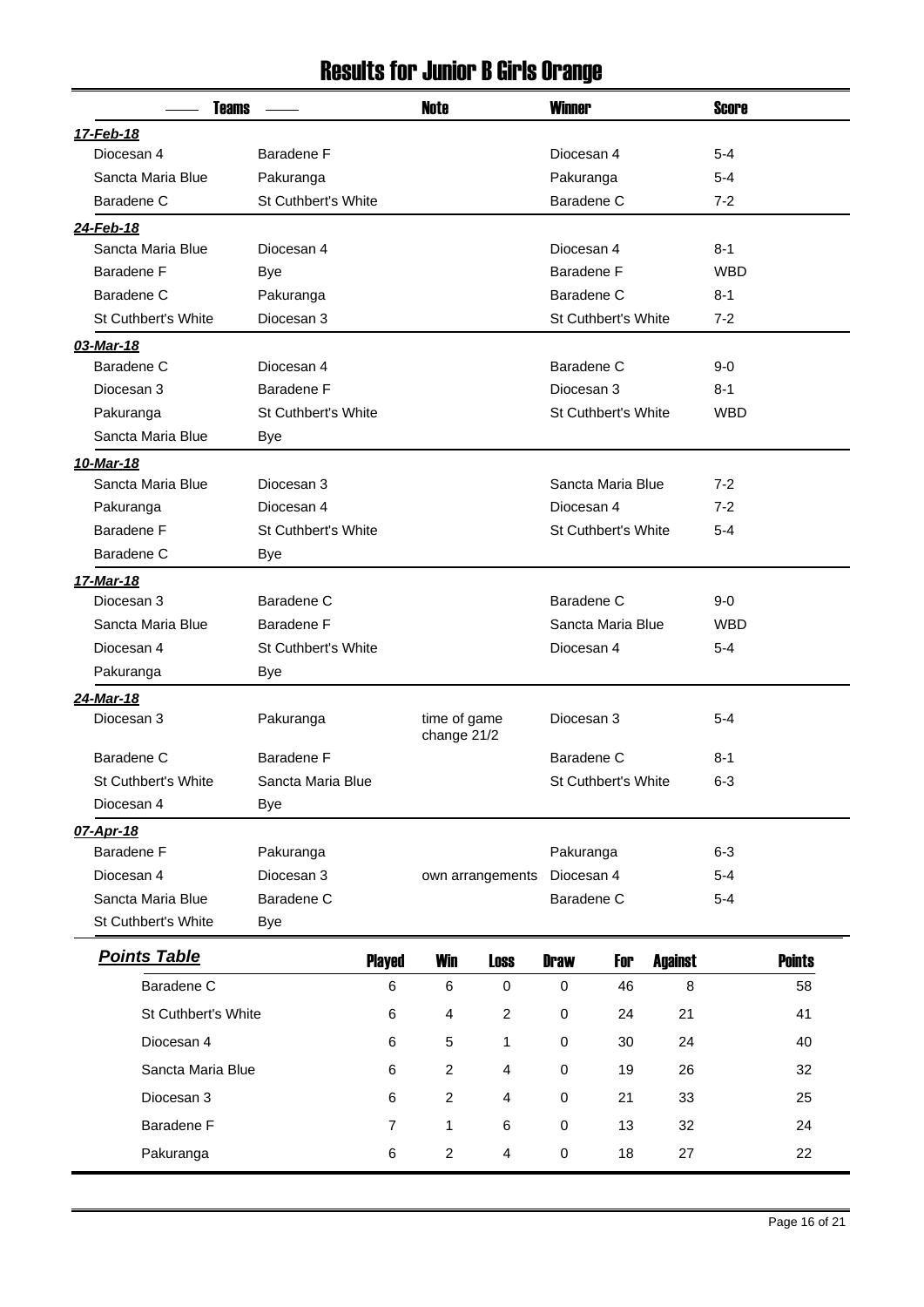#### Results for Junior B Girls White

| <b>Teams</b>                |                             |                | <b>Note</b>                       |                  | <b>Winner</b>              |                            |                      | Score      |               |
|-----------------------------|-----------------------------|----------------|-----------------------------------|------------------|----------------------------|----------------------------|----------------------|------------|---------------|
| 17-Feb-18                   |                             |                |                                   |                  |                            |                            |                      |            |               |
| <b>St Cuthbert's Green</b>  | <b>St Cuthbert's Yellow</b> |                |                                   | own arrangements |                            | <b>St Cuthbert's Green</b> |                      | $5 - 4$    |               |
| Baradene D                  | Baradene E                  |                |                                   | own arrangements | Baradene E                 |                            |                      | $7 - 2$    |               |
| Epsom Girls B               | St Mary's Red               |                |                                   |                  |                            | St Mary's Red              |                      | $7 - 2$    |               |
| 24-Feb-18                   |                             |                |                                   |                  |                            |                            |                      |            |               |
| Epsom Girls B               | Baradene D                  |                |                                   |                  | Baradene D                 |                            |                      | <b>WBD</b> |               |
| St Cuthbert's Yellow        | St Mary's Red               |                |                                   |                  |                            | St Mary's Red              |                      | $5 - 4$    |               |
| Baradene E                  | St Cuthbert's Green         |                |                                   |                  |                            | St Cuthbert's Green        |                      | $8 - 1$    |               |
| 03-Mar-18                   |                             |                |                                   |                  |                            |                            |                      |            |               |
| Baradene E                  | Epsom Girls B               |                |                                   |                  | Baradene E                 |                            |                      | $7-2$      |               |
| St Cuthbert's Green         | St Mary's Red               |                |                                   |                  | <b>St Cuthbert's Green</b> |                            | $7-2$                |            |               |
| <b>St Cuthbert's Yellow</b> | Baradene D                  |                |                                   |                  |                            | Baradene D                 |                      |            |               |
| 10-Mar-18                   |                             |                |                                   |                  |                            |                            |                      |            |               |
| Baradene D                  | St Mary's Red               |                |                                   | Baradene D       |                            |                            | $6 - 3$              |            |               |
| Epsom Girls B               | St Cuthbert's Green         |                |                                   |                  | St Cuthbert's Green        |                            | $6 - 3$              |            |               |
| St Cuthbert's Yellow        | Baradene E                  |                |                                   |                  |                            |                            | St Cuthbert's Yellow | $5 - 4$    |               |
| 17-Mar-18                   |                             |                |                                   |                  |                            |                            |                      |            |               |
| <b>Baradene E</b>           | St Mary's Red               |                |                                   |                  |                            | St Mary's Red              |                      | $6 - 3$    |               |
| Epsom Girls B               | St Cuthbert's Yellow        |                |                                   |                  |                            | St Cuthbert's Yellow       |                      | <b>WBD</b> |               |
| St Cuthbert's Green         | Baradene D                  |                |                                   |                  |                            | <b>St Cuthbert's Green</b> |                      | $9-0$      |               |
| <u>24-Mar-18</u>            |                             |                |                                   |                  |                            |                            |                      |            |               |
| <b>St Cuthbert's Green</b>  | <b>St Cuthbert's Yellow</b> |                | 1v4 Game A<br>St Cuthbert's Green |                  |                            |                            |                      | $8 - 1$    |               |
| Baradene D                  | St Mary's Red               |                | 2v3 Game B                        |                  |                            |                            |                      | Canc       |               |
| Baradene E                  | Epsom Girls B               |                | 5v6 Final Game                    |                  | Baradene E                 |                            |                      | $6 - 3$    |               |
| 07-Apr-18                   |                             |                |                                   |                  |                            |                            |                      |            |               |
| <b>St Cuthbert's Green</b>  | Baradene D                  |                | 1 <sub>v2</sub>                   |                  |                            | <b>St Cuthbert's Green</b> |                      | $9-0$      |               |
| St Cuthbert's Yellow        | St Mary's Red               |                | 3v4                               |                  |                            | St Mary's Red              |                      | $8 - 1$    |               |
| <b>Points Table</b>         |                             | <b>Played</b>  | <b>Win</b>                        | <b>nss</b>       | <b>Draw</b>                | For                        | <b>Against</b>       |            | <b>Points</b> |
| St Cuthbert's Green         |                             | $\overline{7}$ | $\boldsymbol{7}$                  | $\pmb{0}$        | $\pmb{0}$                  | 52                         | 11                   |            | 66            |
| St Mary's Red               |                             | 6              | 4                                 | $\overline{c}$   | $\pmb{0}$                  | 31                         | 23                   |            | 39            |
| Baradene E                  |                             | 6              | 3                                 | 3                | 0                          | 28                         | 26                   |            | 34            |
| Baradene D                  |                             | 6              | 3                                 | 3                | 0                          | 16                         | 29                   |            | 31            |
| St Cuthbert's Yellow        |                             | 7              | $\overline{a}$                    | 5                | $\pmb{0}$                  | 16                         | 38                   |            | 29            |
| Epsom Girls B               |                             | 6              | $\pmb{0}$                         | 6                | $\pmb{0}$                  | 10                         | 26                   |            | 10            |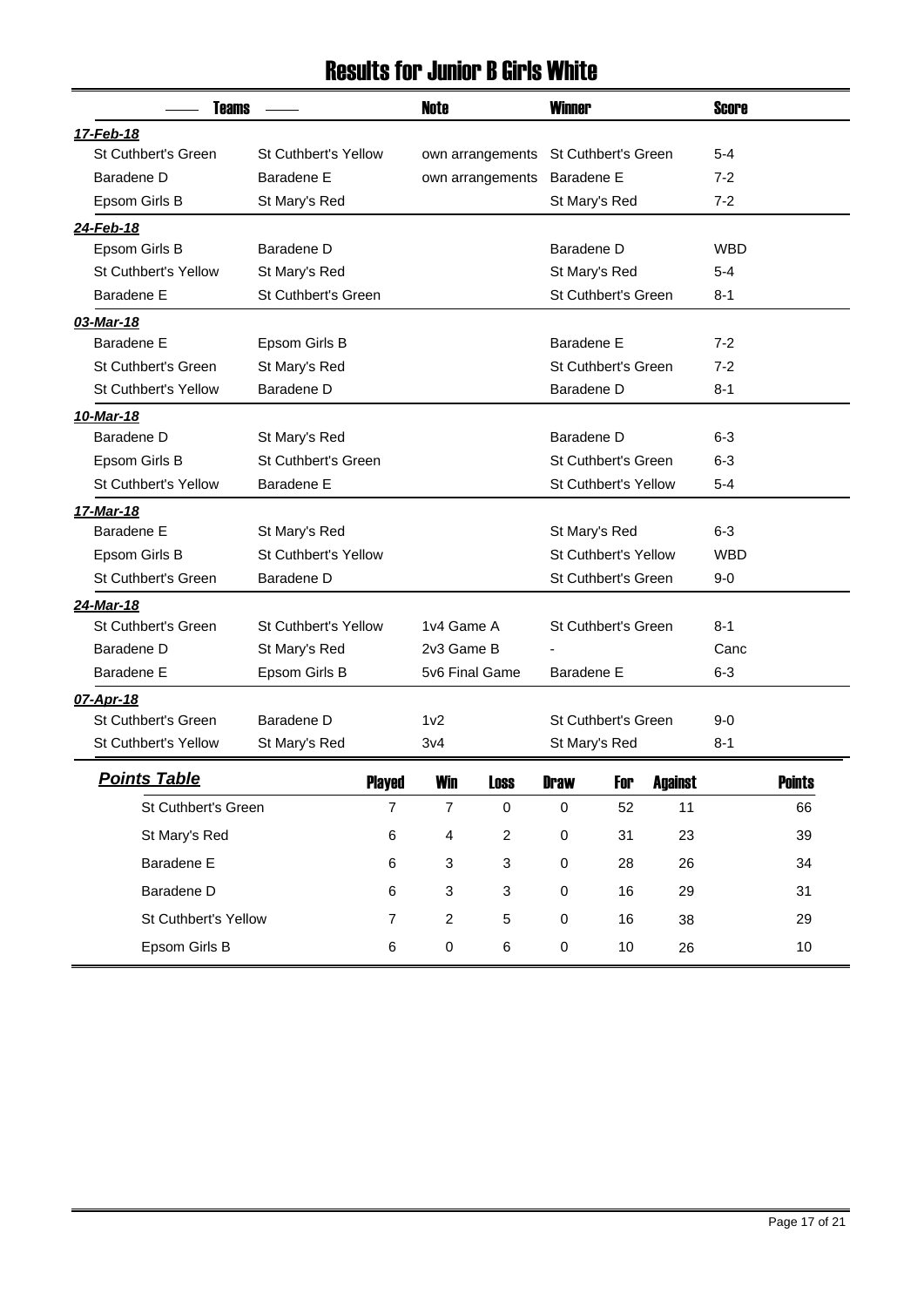#### Results for Junior B Girls Green

| <b>Teams</b>        |                    |                         | Note                      |                                  | <b>Winner</b>      |                |                | <b>Score</b> |               |  |
|---------------------|--------------------|-------------------------|---------------------------|----------------------------------|--------------------|----------------|----------------|--------------|---------------|--|
| 17-Feb-18           |                    |                         |                           |                                  |                    |                |                |              |               |  |
| Lynfield            | <b>Marist Blue</b> |                         |                           |                                  | Lynfield           |                |                | <b>WBD</b>   |               |  |
| Marist              | St Mary's White    |                         |                           |                                  | Marist             |                |                | $5 - 3$      |               |  |
| Mt Albert Blue      | Bye                |                         |                           |                                  |                    | Mt Albert Blue |                | $5 - 3$      |               |  |
| 24-Feb-18           |                    |                         |                           |                                  |                    |                |                |              |               |  |
| Mt Albert Blue      | St Mary's White    |                         |                           |                                  |                    | Mt Albert Blue |                | $6 - 3$      |               |  |
| Marist              | <b>Marist Blue</b> |                         |                           |                                  | <b>Marist Blue</b> |                |                | $5 - 1$      |               |  |
| Lynfield            | Bye                |                         |                           |                                  |                    |                |                |              |               |  |
| 03-Mar-18           |                    |                         |                           |                                  |                    |                |                |              |               |  |
| Lynfield            | Marist             |                         |                           |                                  | Marist             |                |                | $5 - 4$      |               |  |
| Mt Albert Blue      | <b>Marist Blue</b> |                         |                           | venue change 21/2 Mt Albert Blue |                    |                |                | 5-4          |               |  |
| St Mary's White     | Bye                |                         |                           |                                  |                    |                |                |              |               |  |
| 10-Mar-18           |                    |                         |                           |                                  |                    |                |                |              |               |  |
| Mt Albert Blue      | <b>Marist</b>      |                         | venue chage 21/2          |                                  |                    | Mt Albert Blue |                |              | 8-1           |  |
| Lynfield            | St Mary's White    |                         |                           |                                  |                    | Lynfield       |                | $6 - 3$      |               |  |
| <b>Marist Blue</b>  | Bye                |                         |                           |                                  |                    |                |                |              |               |  |
| 17-Mar-18           |                    |                         |                           |                                  |                    |                |                |              |               |  |
| St Mary's White     | <b>Marist Blue</b> |                         |                           |                                  | <b>Marist Blue</b> |                |                | $8 - 1$      |               |  |
| Lynfield            | Mt Albert Blue     |                         |                           |                                  |                    | Mt Albert Blue |                | $8 - 1$      |               |  |
| Marist              | Bye                |                         |                           |                                  |                    |                |                |              |               |  |
| 24-Mar-18           |                    |                         |                           |                                  |                    |                |                |              |               |  |
| Lynfield            | <b>Marist Blue</b> |                         | 2v3 Game A                |                                  | <b>Marist Blue</b> |                |                | $8 - 1$      |               |  |
| Marist              | St Mary's White    |                         | 4v5 Game B                |                                  |                    |                |                | Canc         |               |  |
| Mt Albert Blue      | Bye                |                         | 5v6 Final Game            |                                  |                    |                |                |              |               |  |
| 07-Apr-18           |                    |                         |                           |                                  |                    |                |                |              |               |  |
| Mt Albert Blue      | <b>Marist Blue</b> |                         | Wnr A v 1st               |                                  | <b>Marist Blue</b> |                |                | $7-2$        |               |  |
| Lynfield            | Marist             |                         | 3v4                       |                                  | Lynfield           |                |                | $6 - 3$      |               |  |
| St Mary's White     | Bye                |                         |                           |                                  |                    |                |                |              |               |  |
| <b>Points Table</b> |                    | <b>Played</b>           | Win                       | <b>Loss</b>                      | <b>Draw</b>        | For            | <b>Against</b> |              | <b>Points</b> |  |
| Mt Albert Blue      |                    | $\,6$                   | $\sqrt{5}$                | $\mathbf{1}$                     | $\mathbf 0$        | 34             | 19             |              | 44            |  |
| <b>Marist Blue</b>  |                    | $\,6\,$                 | $\overline{4}$            | $\overline{c}$                   | $\pmb{0}$          | 32             | 10             |              | 40            |  |
| Lynfield            |                    | $\,6\,$                 | $\ensuremath{\mathsf{3}}$ | 3                                | $\pmb{0}$          | 18             | 27             |              | 33            |  |
| Marist              |                    | $\sqrt{5}$              | $\overline{c}$            | 3                                | $\pmb{0}$          | 15             | 26             |              | 19            |  |
| St Mary's White     |                    | $\overline{\mathbf{4}}$ | $\pmb{0}$                 | $\overline{\mathbf{4}}$          | $\pmb{0}$          | 10             | 25             |              | $10$          |  |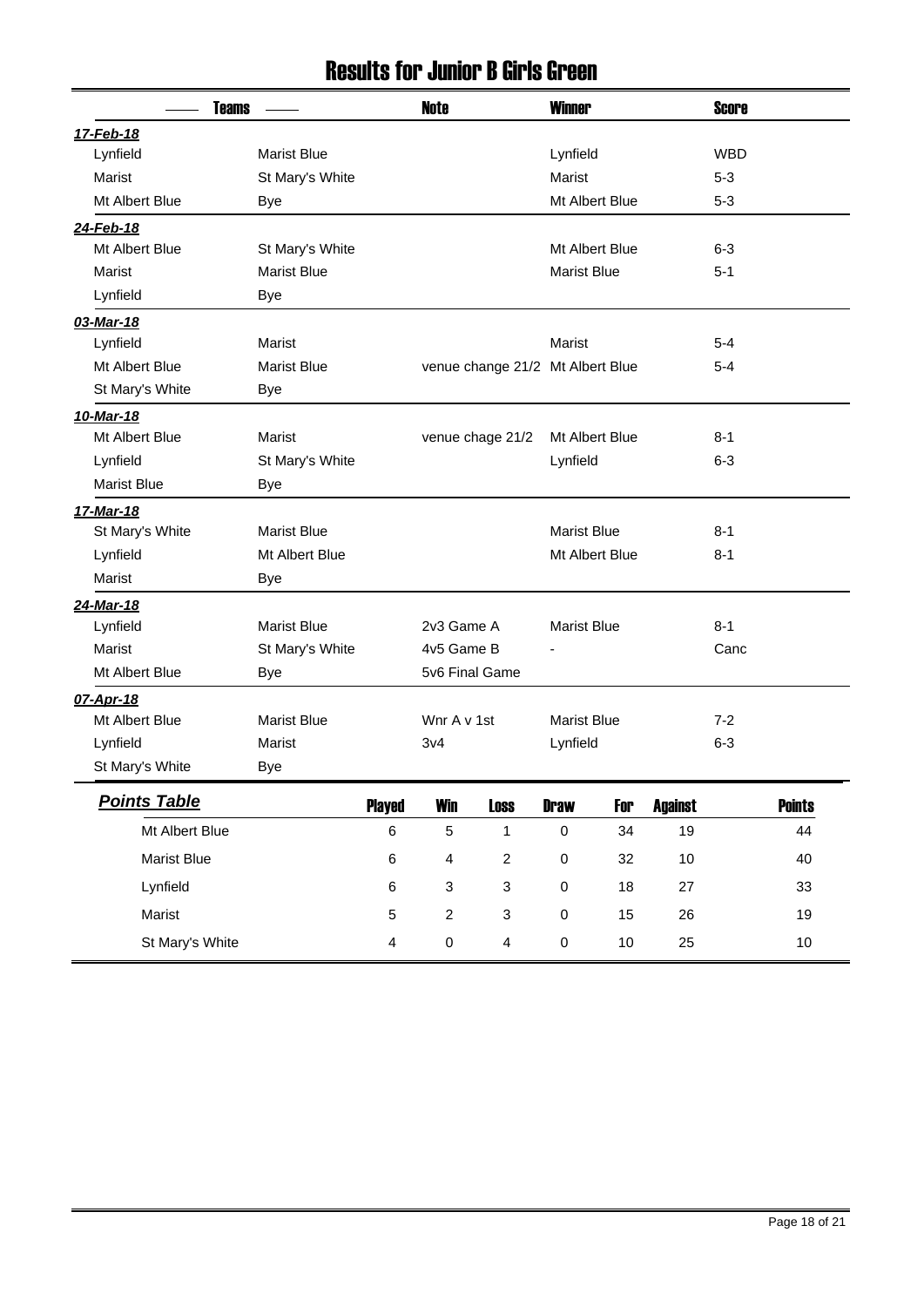# Results for Junior B Boys Yellow

| <b>Teams</b>          |                       |               | <b>Note</b>               | <b>Winner</b>    |             |                 | <b>Score</b>   |            |               |
|-----------------------|-----------------------|---------------|---------------------------|------------------|-------------|-----------------|----------------|------------|---------------|
| 17-Feb-18             |                       |               |                           |                  |             |                 |                |            |               |
| Auck Grammar 1        | Auck Grammar 4        |               |                           | own arrangements |             | Auck Grammar 4  |                | $6 - 3$    |               |
| King's MS             | St Peter's Blue       |               |                           |                  | King's MS   |                 |                | 8-1        |               |
| 24-Feb-18             |                       |               |                           |                  |             |                 |                |            |               |
| Auck Grammar 4        | St Peter's Blue       |               |                           |                  |             | Auck Grammar 4  |                | 8-1        |               |
| Auck Grammar 1        | King's DM             |               |                           |                  | King's DM   |                 |                | $9-0$      |               |
| King's MS             | Bye                   |               |                           |                  |             |                 |                |            |               |
| 03-Mar-18             |                       |               |                           |                  |             |                 |                |            |               |
| King's DM             | King's MS             |               |                           | own arrangements | King's MS   |                 |                | 8-1        |               |
| <b>Auck Grammar 1</b> | St Peter's Blue       |               |                           |                  |             | St Peter's Blue |                | $6 - 3$    |               |
| Auck Grammar 4        | Bye                   |               |                           |                  |             |                 |                |            |               |
| 10-Mar-18             |                       |               |                           |                  |             |                 |                |            |               |
| King's MS             | <b>Auck Grammar 1</b> |               |                           |                  | King's MS   |                 |                | $8 - 1$    |               |
| Auck Grammar 4        | King's DM             |               |                           |                  | King's DM   |                 |                | <b>WBD</b> |               |
| St Peter's Blue       | <b>Bye</b>            |               |                           |                  |             |                 |                |            |               |
| 17-Mar-18             |                       |               |                           |                  |             |                 |                |            |               |
| King's DM             | St Peter's Blue       |               |                           |                  |             | St Peter's Blue |                | $6 - 3$    |               |
| King's MS             | Auck Grammar 4        |               |                           |                  | King's MS   |                 |                | 8-1        |               |
| <b>Auck Grammar 1</b> | Bye                   |               |                           |                  |             |                 |                |            |               |
| 24-Mar-18             |                       |               |                           |                  |             |                 |                |            |               |
| King's DM             | Auck Grammar 4        |               | 2v3Game A                 |                  | King's DM   |                 |                | $6 - 3$    |               |
| St Peter's Blue       | <b>Auck Grammar 1</b> |               | 4v5 Game B                |                  |             | St Peter's Blue |                | 7-2        |               |
| King's MS             | Bye                   |               |                           |                  |             |                 |                |            |               |
| 07-Apr-18             |                       |               |                           |                  |             |                 |                |            |               |
| King's MS             | King's DM             |               | Wnr A v 1st               |                  | King's MS   |                 |                | 9-0        |               |
| Auck Grammar 4        | St Peter's Blue       |               | Lsr A v Wnr B             |                  |             | St Peter's Blue |                | $5 - 4$    |               |
| Auck Grammar 1        | Bye                   |               |                           |                  |             |                 |                |            |               |
| <b>Points Table</b>   |                       | <b>Played</b> | Win                       | <b>Loss</b>      | <b>Draw</b> | For             | <b>Against</b> |            | <b>Points</b> |
| King's MS             |                       | 5             | $\sqrt{5}$                | $\pmb{0}$        | $\pmb{0}$   | 41              | $\overline{4}$ |            | 51            |
| St Peter's Blue       |                       | $\,6\,$       | $\overline{\mathbf{4}}$   | $\mathbf 2$      | $\pmb{0}$   | 26              | 28             |            | 34            |
|                       |                       |               |                           |                  |             |                 |                |            |               |
| King's DM             |                       | 6             | $\ensuremath{\mathsf{3}}$ | 3                | $\pmb{0}$   | 19              | 26             |            | 34            |
| Auck Grammar 4        |                       | 6             | $\overline{c}$            | 4                | $\pmb{0}$   | 22              | 23             |            | 26            |
| Auck Grammar 1        |                       | 5             | $\pmb{0}$                 | 5                | $\pmb{0}$   | 9               | 36             |            | 9             |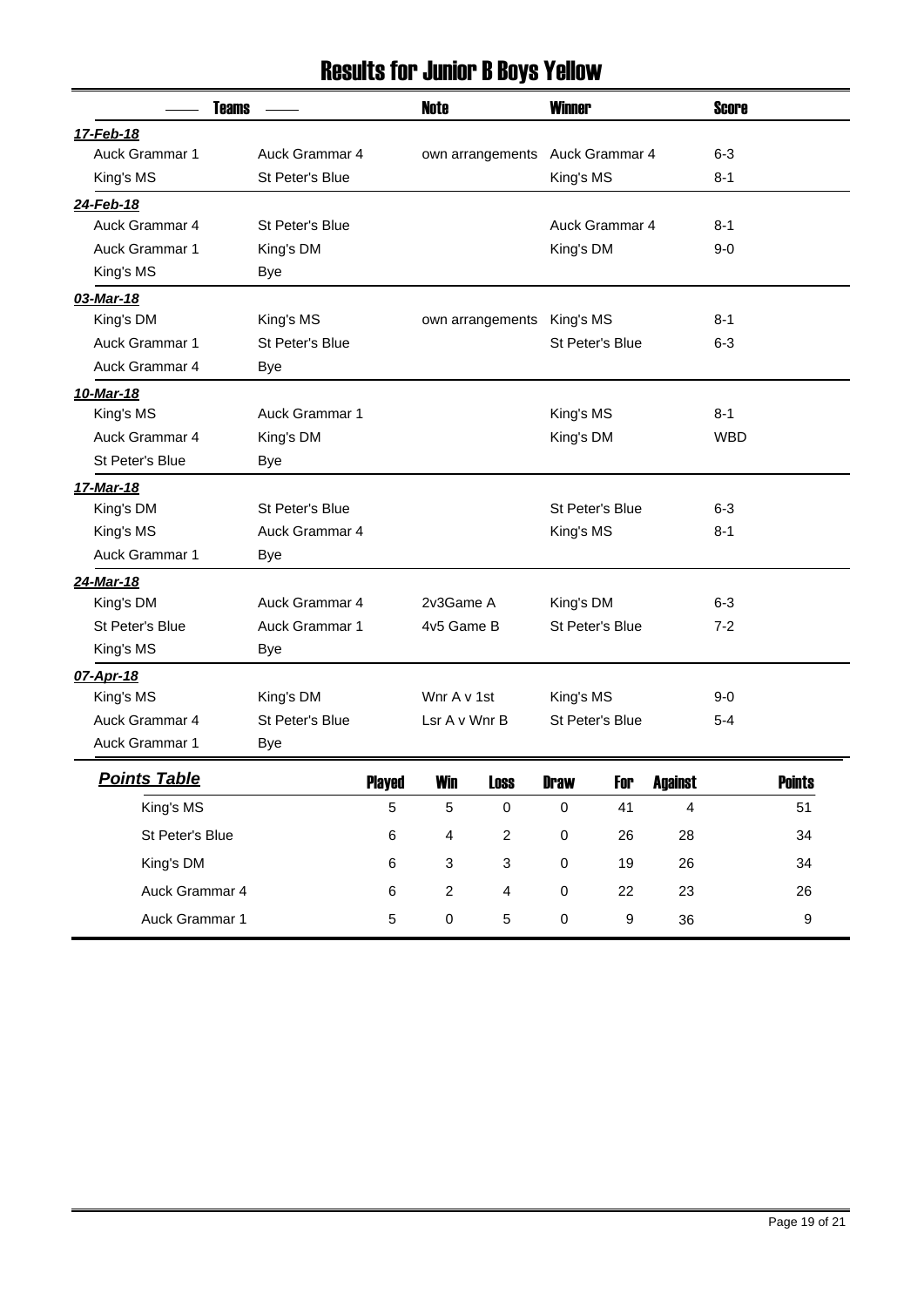## Results for Junior B Boys Blue

| <b>Teams</b>                   |                       |                | Note                    |                                     | <b>Winner</b>            |                          |                | <b>Score</b>   |               |
|--------------------------------|-----------------------|----------------|-------------------------|-------------------------------------|--------------------------|--------------------------|----------------|----------------|---------------|
| 17-Feb-18                      |                       |                |                         |                                     |                          |                          |                |                |               |
| Green Bay                      | St Peter's Yellow     |                |                         | venue change 14/2 St Peter's Yellow |                          |                          |                | $8 - 1$        |               |
| <b>Auck Grammar 2</b>          | Auck Grammar 3        |                |                         | own arrangements Auck Grammar 2     |                          |                          |                | 6-3            |               |
| Lynfield                       | King's DP             |                |                         |                                     | Lynfield                 |                          |                | $5 - 4$        |               |
| 24-Feb-18                      |                       |                |                         |                                     |                          |                          |                |                |               |
| Lynfield                       | <b>Auck Grammar 2</b> |                |                         |                                     |                          | Auck Grammar 2           |                | $6 - 1$        |               |
| St Peter's Yellow              | King's DP             |                |                         |                                     |                          | St Peter's Yellow        |                | 9-0            |               |
| Auck Grammar 3                 | Green Bay             |                |                         | venue change 14/2 Green Bay         |                          |                          |                | 5-1            |               |
| 03-Mar-18                      |                       |                |                         |                                     |                          |                          |                |                |               |
| Auck Grammar 3                 | Lynfield              |                |                         |                                     | Lynfield                 |                          |                | $8 - 1$        |               |
| Green Bay                      | King's DP             |                |                         | venue change 22/2 King's DP         |                          |                          |                | $4-2$          |               |
| St Peter's Yellow              | <b>Auck Grammar 2</b> |                |                         |                                     |                          | <b>St Peter's Yellow</b> |                |                |               |
| 10-Mar-18                      |                       |                |                         |                                     |                          |                          |                |                |               |
| <b>Auck Grammar 2</b>          | King's DP             |                |                         |                                     |                          | <b>Auck Grammar 2</b>    |                | 5-4            |               |
| Lynfield                       | Green Bay             |                |                         |                                     | Lynfield                 |                          |                | $6 - 3$        |               |
| St Peter's Yellow              | Auck Grammar 3        |                |                         |                                     |                          | St Peter's Yellow        |                | $6 - 3$        |               |
| <u>17-Mar-18</u>               |                       |                |                         |                                     |                          |                          |                |                |               |
| King's DP                      | Auck Grammar 3        |                |                         |                                     |                          | Auck Grammar 3           |                | $7-2$          |               |
| Lynfield                       | St Peter's Yellow     |                |                         |                                     |                          | <b>St Peter's Yellow</b> |                | 9-0            |               |
| Green Bay                      | <b>Auck Grammar 2</b> |                |                         | venue change 14/2 Auck Grammar 2    |                          |                          |                | $8 - 1$        |               |
| 24-Mar-18                      |                       |                |                         |                                     |                          |                          |                |                |               |
| St Peter's Yellow              | Auck Grammar 3        |                | 1v4 Game A              |                                     | <b>St Peter's Yellow</b> |                          |                | $7-2$          |               |
| <b>Auck Grammar 2</b>          | Lynfield              |                | 2v3 Game B              |                                     |                          |                          |                | Canc           |               |
| King's DP                      | Green Bay             |                |                         | 5v6 Final Game -                    | King's DP                |                          |                | $7 - 2$        |               |
|                                |                       |                |                         | venue change 21/3                   |                          |                          |                |                |               |
| 07-Apr-18<br>St Peter's Yellow | Auck Grammar 2        |                | Wnr A v Wnr B           |                                     |                          | St Peter's Yellow        |                |                |               |
| Auck Grammar 3                 |                       |                | Lsr A v Lsr B           |                                     |                          | Auck Grammar 3           |                | $5 - 4$<br>7-2 |               |
|                                | Lynfield              |                |                         |                                     |                          |                          |                |                |               |
| <b>Points Table</b>            |                       | <b>Played</b>  | Win                     | <b>Loss</b>                         | <b>Draw</b>              | For                      | <b>Against</b> |                | <b>Points</b> |
| St Peter's Yellow              |                       | $\overline{7}$ | $\overline{7}$          | $\pmb{0}$                           | $\pmb{0}$                | 51                       | 12             |                | 65            |
| Auck Grammar 2                 |                       | $\,6\,$        | $\overline{\mathbf{4}}$ | $\overline{c}$                      | $\pmb{0}$                | 31                       | 21             |                | 39            |
| Lynfield                       |                       | 6              | $\sqrt{3}$              | 3                                   | $\pmb{0}$                | 22                       | 30             |                | 28            |
| Auck Grammar 3                 |                       | $\overline{7}$ | $\overline{c}$          | 5                                   | $\mathbf 0$              | 24                       | 36             |                | 28            |
| King's DP                      |                       | 6              | $\overline{c}$          | 4                                   | $\pmb{0}$                | 21                       | 30             |                | 25            |
| Green Bay                      |                       | 6              | $\mathbf{1}$            | 5                                   | $\pmb{0}$                | 14                       | 34             |                | 16            |